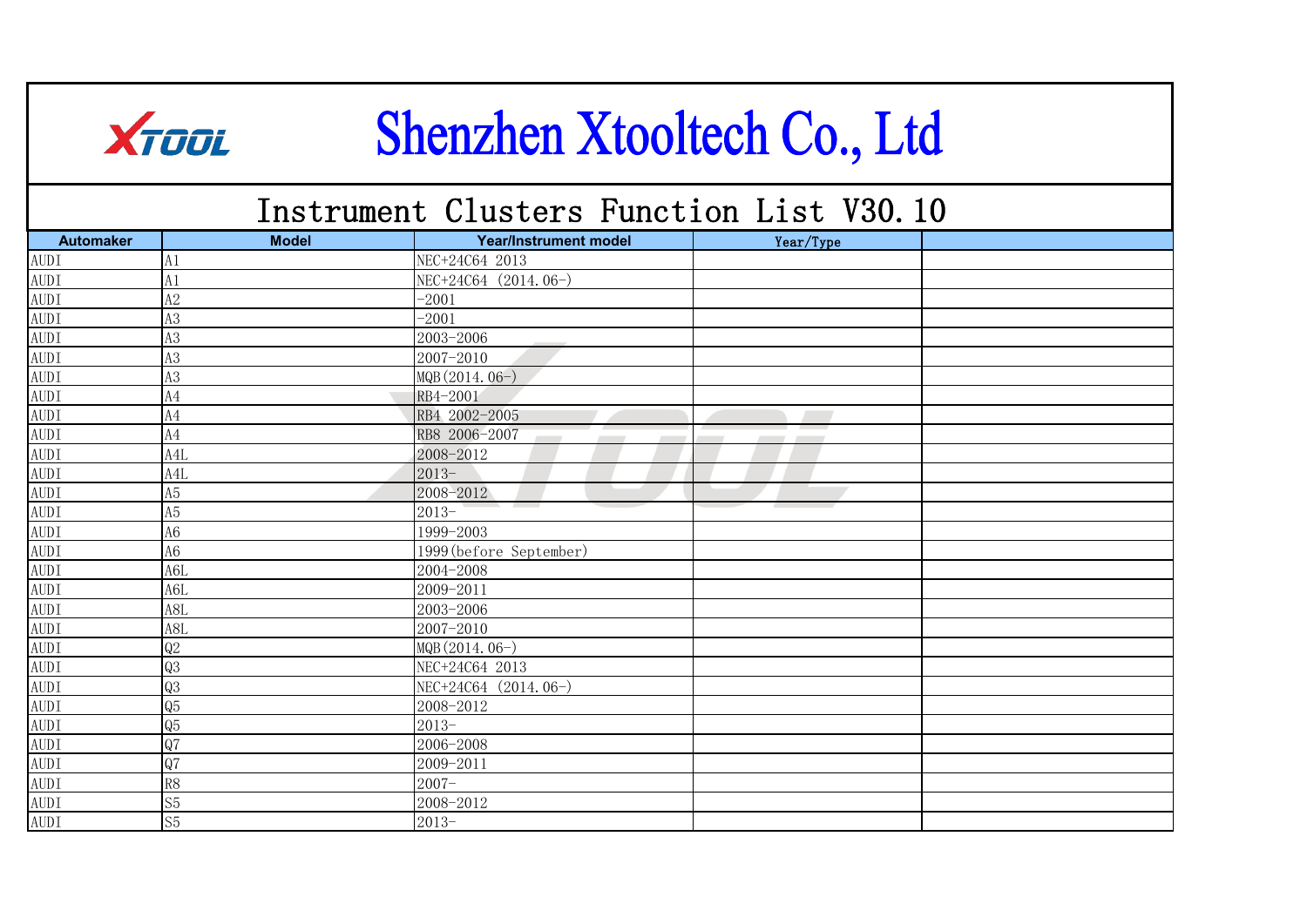| <b>AUDI</b>     | <b>TT</b>                             | $2007 -$          |  |
|-----------------|---------------------------------------|-------------------|--|
| <b>AUDI</b>     | Other model (K Line)                  |                   |  |
| <b>BENTLEY</b>  | Coninental                            | $-2007$           |  |
| <b>BENTLEY</b>  | Coninental                            | 2007-2010         |  |
| <b>BENTLEY</b>  | Mousse                                |                   |  |
| <b>BENZ</b>     | A series                              | W169              |  |
| <b>BENZ</b>     | A series                              | W176              |  |
| <b>BENZ</b>     | <b>B</b> series                       | W245              |  |
| <b>BENZ</b>     | <b>B</b> series                       | W246              |  |
| <b>BENZ</b>     | series                                | $W203$ (2007.04-) |  |
| <b>BENZ</b>     | series                                | W204              |  |
| <b>BENZ</b>     | C series                              | W205              |  |
| <b>BENZ</b>     | CLA series                            | W117              |  |
| <b>BENZ</b>     | CLK series                            | C207 (E-COUPE)    |  |
| <b>BENZ</b>     | CLK series                            | W209              |  |
| <b>BENZ</b>     | CLS series                            | W218              |  |
| <b>BENZ</b>     | CLS series                            | W219              |  |
| <b>BENZ</b>     | E series                              | A207 (E-CABRIO)   |  |
| <b>BENZ</b>     | E series                              | W211              |  |
| <b>BENZ</b>     | E series                              | W212              |  |
| <b>BENZ</b>     | G series                              | W463              |  |
| <b>BENZ</b>     | $\overline{\phantom{a}}$<br>GL series | X164              |  |
| <b>BENZ</b>     | GLK series                            | X204              |  |
| <b>BENZ</b>     | ML series                             | W164              |  |
| <b>BENZ</b>     | ML series                             | W166              |  |
| <b>BENZ</b>     | R series                              | W251              |  |
| <b>BENZ</b>     | S series                              | W222              |  |
| <b>BENZ</b>     | SL series                             | R231              |  |
| <b>BENZ</b>     | SLK series                            | R171              |  |
| <b>BENZ</b>     | SLK series                            | R172              |  |
| <b>BENZ</b>     | SLS series                            | R197              |  |
| <b>BORGWARD</b> | BX5 (35XX)                            |                   |  |
| <b>BORGWARD</b> | BX6 (35XX)                            |                   |  |
| <b>BORGWARD</b> | BX7 (35XX)                            |                   |  |
| <b>BESTURN</b>  | B70(-2010)                            |                   |  |
| <b>BUICK</b>    | Allure 2005-2009                      |                   |  |
| <b>BUICK</b>    | Century                               |                   |  |
| <b>BUICK</b>    | Enclave                               | $2007 -$          |  |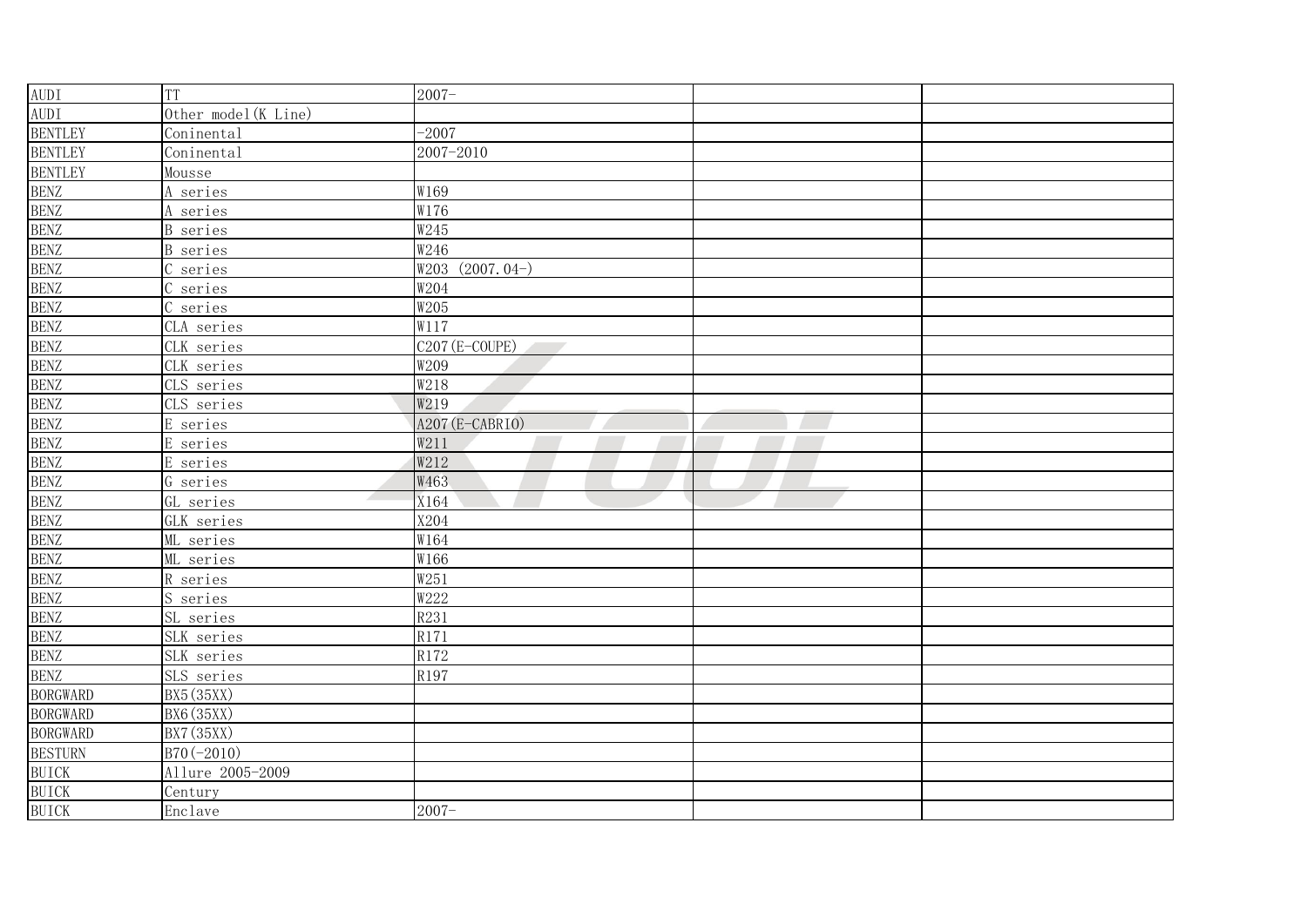| <b>BUICK</b> | Enclave             | 2020                    |        |  |
|--------------|---------------------|-------------------------|--------|--|
| <b>BUICK</b> | Encore              |                         |        |  |
| <b>BUICK</b> | Envision            |                         |        |  |
| <b>BUICK</b> | Excelle GT/XT -2014 |                         |        |  |
| <b>BUICK</b> | Excelle             | 2018                    |        |  |
| <b>BUICK</b> | GL8                 | $-2010$                 |        |  |
| <b>BUICK</b> | GL8                 | $2011 -$                |        |  |
| <b>BUICK</b> | GL8                 | $2017-(2.5L)$           |        |  |
| <b>BUICK</b> | GL8 FirstLand       | FirstLand               |        |  |
| <b>BUICK</b> | GL8 FirstLand       | NEW FirstLand (2011)    |        |  |
| <b>BUICK</b> | Lacrosse            | $2007 -$                |        |  |
| <b>BUICK</b> | <u>Lacrosse</u>     | $-2007$                 |        |  |
| <b>BUICK</b> | Lacrosse            | $2017 -$                |        |  |
| <b>BUICK</b> | Lucerne 07-         |                         |        |  |
| <b>BUICK</b> | Regal               | $2007 -$                |        |  |
| <b>BUICK</b> | Regal               | $-2007$                 |        |  |
| <b>BUICK</b> | Regal               | 2017                    |        |  |
| <b>BUICK</b> | Regal               | <b>NEW Regal (2010)</b> |        |  |
| <b>BUICK</b> | Velite 5            | 2016                    |        |  |
| <b>BUICK</b> | Verano              | $2013-$                 |        |  |
| <b>BUICK</b> | Verano              | 2017                    |        |  |
| CADILLAC     | <b>ATS</b>          | $2013-$                 |        |  |
| CADILLAC     | <b>ATS</b>          | $2017 -$                |        |  |
| CADILLAC     | <b>ATSL</b>         | $2018 -$                |        |  |
| CADILLAC     | CT <sub>6</sub>     | $2016 -$                |        |  |
| CADILLAC     | CT <sub>6</sub>     | $2018-$                 |        |  |
| CADILLAC     | <b>CTS</b>          | $2008 -$                |        |  |
| CADILLAC     | <b>CTS</b>          | $2013 -$                |        |  |
| CADILLAC     | DTS 2007-           |                         |        |  |
| CADILLAC     | Escalade            | $-2002$                 |        |  |
| CADILLAC     | Escalade            | 2003-2006               |        |  |
| CADILLAC     | Escalade            | $2007 -$                |        |  |
| CADILLAC     | Escalade            | 2015                    | Type 1 |  |
| CADILLAC     | Escalade            | 2015                    | Type 2 |  |
| CADILLAC     | Escalade            | $2018 -$                |        |  |
| CADILLAC     | <b>SRX</b>          | Type 1                  |        |  |
| CADILLAC     | <b>SRX</b>          | Type <sub>2</sub>       |        |  |
| CADILLAC     | STS 2007-           |                         |        |  |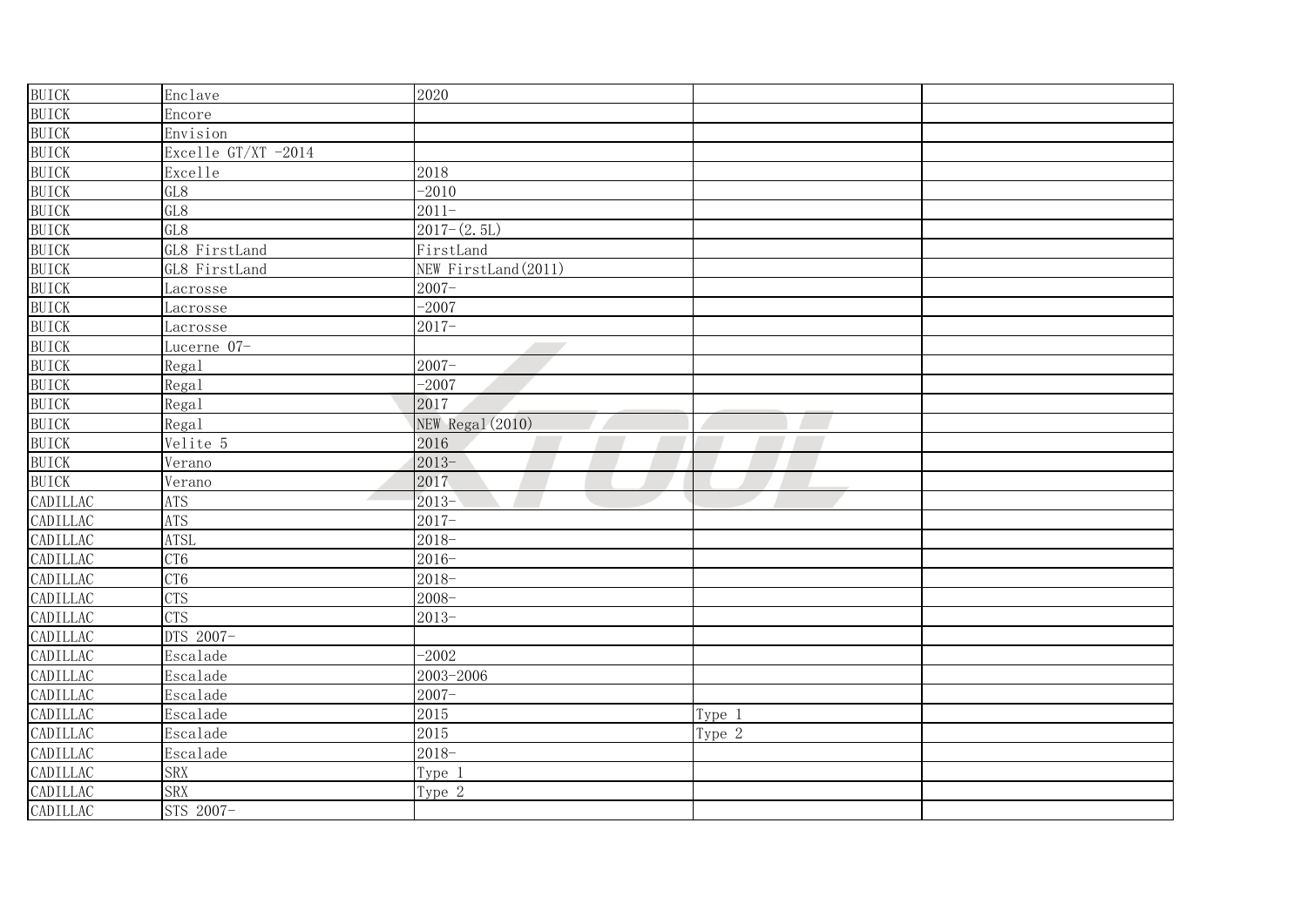| <b>CADILLAC</b>  | XT <sub>5</sub> | $2018-$           |  |
|------------------|-----------------|-------------------|--|
| CADILLAC         | XT6             | 2019              |  |
| CADILLAC         | <b>XTS</b>      | $2013-$           |  |
| CADILLAC         | <b>XTS</b>      | $2017 -$          |  |
| <b>CHEVROLET</b> | Alero 98-       |                   |  |
| <b>CHEVROLET</b> | Astro 2001-     |                   |  |
| CHEVROLET        | Avalanche       | $-2002$           |  |
| CHEVROLET        | Avalanche       | 2003-2006         |  |
| <b>CHEVROLET</b> | Avalanche       | $2007 -$          |  |
| <b>CHEVROLET</b> | Avalanche       | 2014              |  |
| CHEVROLET        | Aveo            | 2011              |  |
| CHEVROLET        | Aveo            | Other Model       |  |
| CHEVROLET        | Blazer          | 1997-1998         |  |
| CHEVROLET        | Blazer          | 1998              |  |
| <b>CHEVROLET</b> | Camaro          | 1999-             |  |
| <b>CHEVROLET</b> | Camaro          | $2010 -$          |  |
| CHEVROLET        | Camaro          | 2019              |  |
| CHEVROLET        | Captiva         |                   |  |
| CHEVROLET        | Cavalier 01-05  |                   |  |
| CHEVROLET        | Cobalt          | 2012              |  |
| CHEVROLET        | Cobalt          | 2005-2007         |  |
| CHEVROLET        | Cobalt          | $2008 -$          |  |
| <b>CHEVROLET</b> | Colorado        | Type 1            |  |
| CHEVROLET        | Colorado        | Type 2(2005- V1)  |  |
| <b>CHEVROLET</b> | Colorado        | Type 3 (2005- V2) |  |
| <b>CHEVROLET</b> | Colorado        | $2017 -$          |  |
| CHEVROLET        | HOUR 2017-      |                   |  |
| CHEVROLET        | Corvette        | 1999-2004         |  |
| <b>CHEVROLET</b> | Corvette        | $2010 -$          |  |
| CHEVROLET        | Corvette        | $2013-$           |  |
| CHEVROLET        | Corvette        | 2017              |  |
| CHEVROLET        | Cruze           | $2010 -$          |  |
| <b>CHEVROLET</b> | Cruze           | 2016-2018         |  |
| CHEVROLET        | Equinox         | 2005-2006         |  |
| CHEVROLET        | Equinox         | 2007-2009         |  |
| CHEVROLET        | Equinox         | $2010 -$          |  |
| CHEVROLET        | Equinox         | 2018              |  |
| <b>CHEVROLET</b> | Express         | 2003-2007         |  |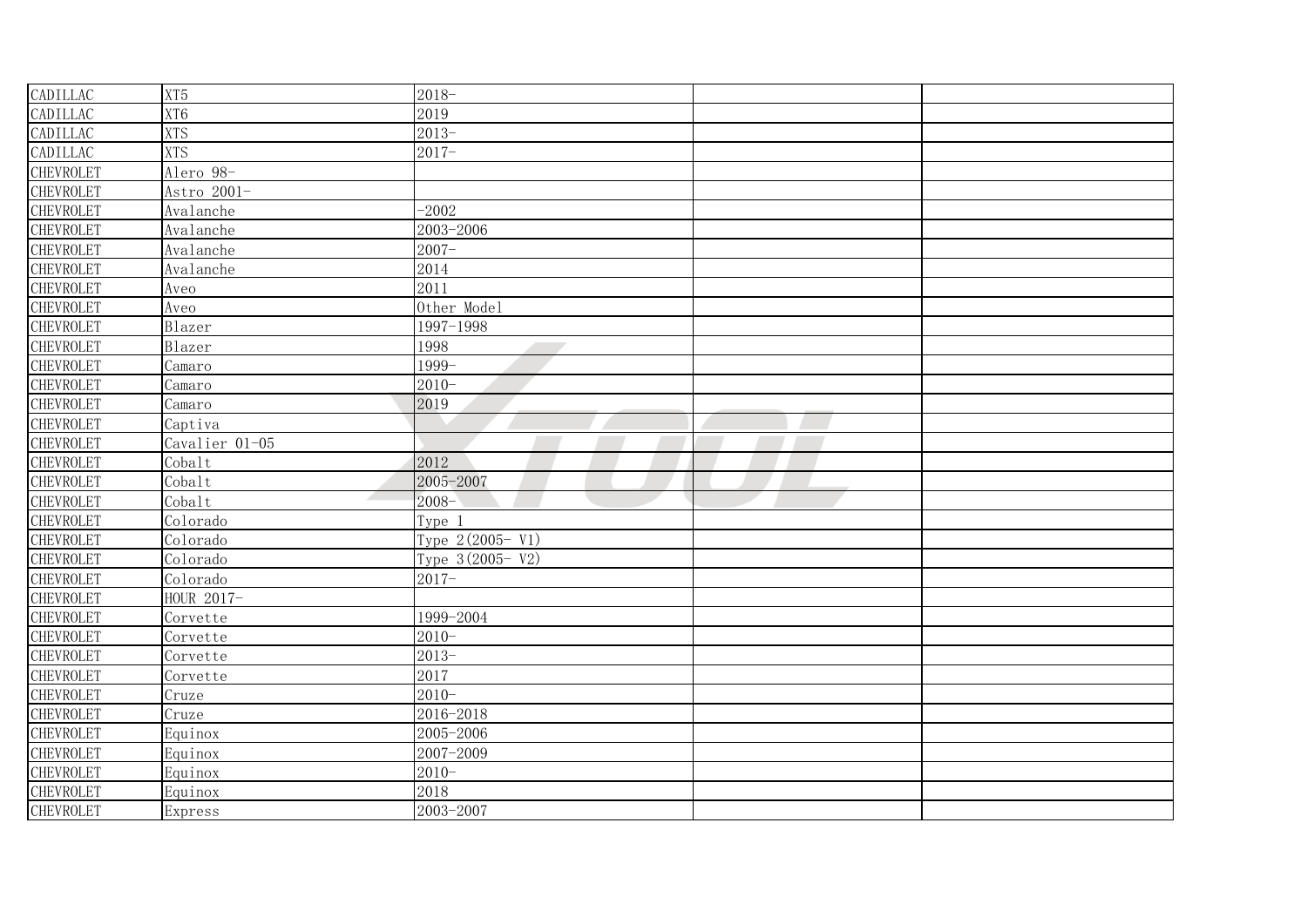| CHEVROLET        | Express             | $2008 -$  |        |  |
|------------------|---------------------|-----------|--------|--|
| <b>CHEVROLET</b> | Express cutaway 08- |           |        |  |
| <b>CHEVROLET</b> | Grand AM 98-        |           |        |  |
| CHEVROLET        | <b>HHR</b>          | 2005-2007 |        |  |
| CHEVROLET        | <b>HHR</b>          | $2008 -$  |        |  |
| <b>CHEVROLET</b> | Hornet              |           |        |  |
| CHEVROLET        | Impala              | 2000-2005 |        |  |
| <b>CHEVROLET</b> | Impala              | $2006 -$  |        |  |
| <b>CHEVROLET</b> | Impala              | 2014-2016 |        |  |
| <b>CHEVROLET</b> | Imtrigue 98-        |           |        |  |
| CHEVROLET        | Malibu              | 2004-2007 |        |  |
| CHEVROLET        | Malibu              | $2008 -$  |        |  |
| CHEVROLET        | Malibu              | $2010 -$  |        |  |
| <b>CHEVROLET</b> | Malibu              | $2017 -$  |        |  |
| <b>CHEVROLET</b> | Montana             | 2000-2005 |        |  |
| CHEVROLET        | Montana             | $2006 -$  |        |  |
| CHEVROLET        | Monte carlo         | 2000-2005 |        |  |
| CHEVROLET        | Monte carlo         | $2006 -$  |        |  |
| <b>CHEVROLET</b> | S <sub>10</sub>     | 1997-1998 |        |  |
| CHEVROLET        | S10                 | 1998      |        |  |
| CHEVROLET        | Silverado           | 1997-2001 |        |  |
| <b>CHEVROLET</b> | Silverado           | 2003-2006 |        |  |
| CHEVROLET        | Silverado           | $2007 -$  |        |  |
| CHEVROLET        | Silverado           | 2014-2016 |        |  |
| <b>CHEVROLET</b> | Silverado           | $2017 -$  |        |  |
| <b>CHEVROLET</b> | Sonic               |           |        |  |
| CHEVROLET        | Spark 14-           |           |        |  |
| CHEVROLET        | Suburban            | 1998-2002 |        |  |
| <b>CHEVROLET</b> | Suburban            | 2003-2006 |        |  |
| CHEVROLET        | Suburban            | $2007 -$  |        |  |
| <b>CHEVROLET</b> | Suburban            | 2014      |        |  |
| CHEVROLET        | Suburban            | $2017 -$  |        |  |
| CHEVROLET        | Tahoe               | 2000-2002 |        |  |
| CHEVROLET        | Tahoe               | 2003-2006 |        |  |
| CHEVROLET        | Tahoe               | $2007 -$  |        |  |
| CHEVROLET        | Tahoe               | 2014-2016 |        |  |
| <b>CHEVROLET</b> | Tahoe               | $2017 -$  |        |  |
| CHEVROLET        | Trailblazer         | $-2019$   | Type 1 |  |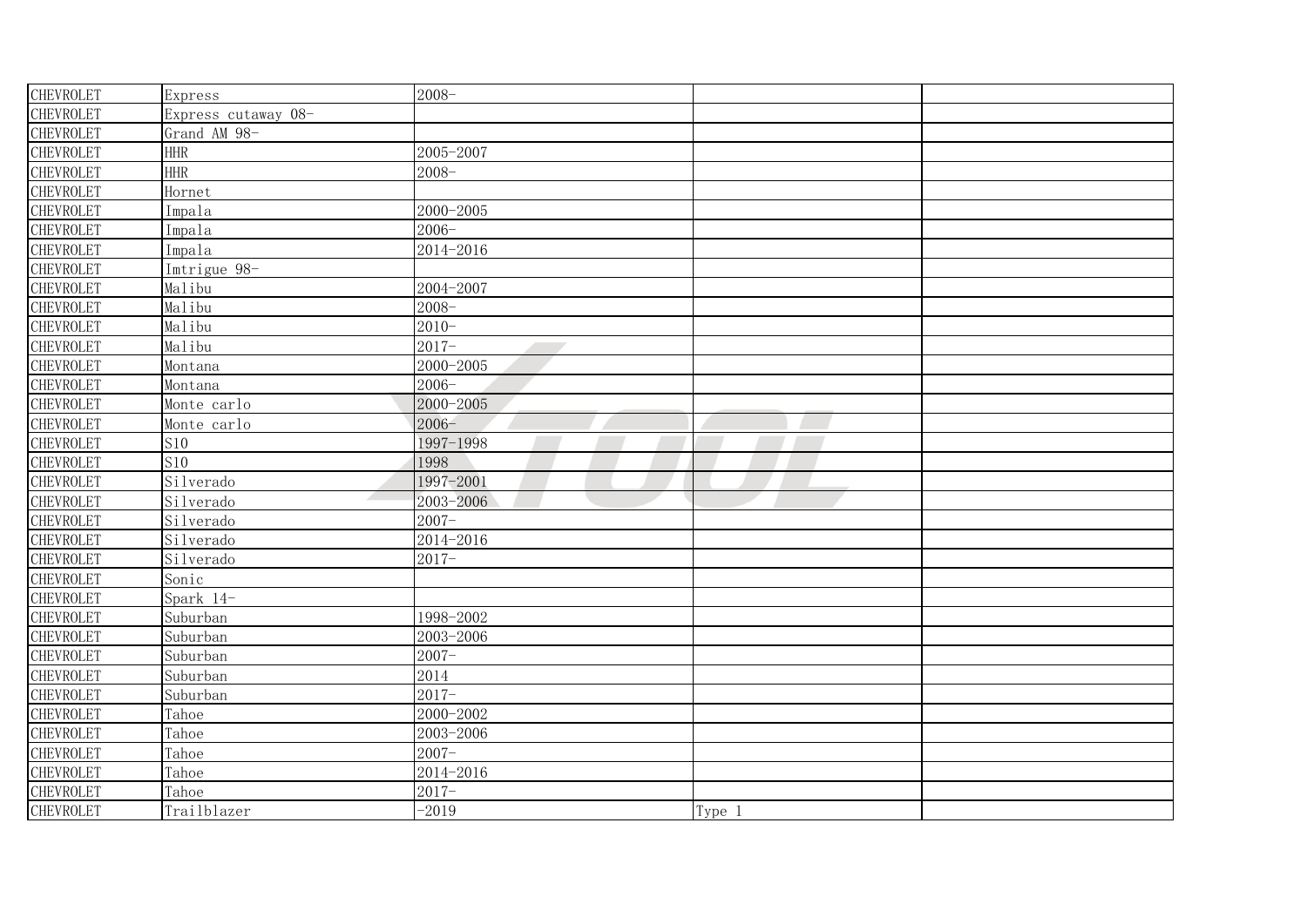| <b>CHEVROLET</b> | Trailblazer | $-2019$               | Type 2 |  |
|------------------|-------------|-----------------------|--------|--|
| <b>CHEVROLET</b> | Trailblazer | $2019-$               |        |  |
| CHEVROLET        | TRAVERSE    | 2012                  |        |  |
| CHEVROLET        | Trax        |                       |        |  |
| CHEVROLET        | Uplander    | 2005-2009             |        |  |
| CHEVROLET        | Venture     | $2000 -$              |        |  |
| <b>CHRYSLER</b>  | 1500        | 2002-2005             |        |  |
| <b>CHRYSLER</b>  | 1500        | 2000-2001             |        |  |
| <b>CHRYSLER</b>  | 200         | 2015                  |        |  |
| <b>CHRYSLER</b>  | 200         | $2010 -$              |        |  |
| <b>CHRYSLER</b>  | 2500        | 2003-2005             |        |  |
| <b>CHRYSLER</b>  | 3500        | 2003-2005             |        |  |
| <b>CHRYSLER</b>  | 300         | $2015 -$              |        |  |
| <b>CHRYSLER</b>  | 300C        | $-2010$               |        |  |
| <b>CHRYSLER</b>  | 300C        | 2011-2014             |        |  |
| <b>CHRYSLER</b>  | 300C        | 2015 (D70F3525)       |        |  |
| <b>CHRYSLER</b>  | 300C        | 2018-(OBD+FCA)        |        |  |
| <b>CHRYSLER</b>  | 300M        | 2001-2004             |        |  |
| <b>CHRYSLER</b>  | 300M        | 1998-2000             |        |  |
| <b>CHRYSLER</b>  | Aspen       | $2006 -$              |        |  |
| <b>CHRYSLER</b>  | Avenger     | $2010 -$              |        |  |
| <b>CHRYSLER</b>  | Avenger     | 2007-2009             |        |  |
| <b>CHRYSLER</b>  | Caliber     | $2009 -$              |        |  |
| <b>CHRYSLER</b>  | Caliber     | 2006-2008             |        |  |
| <b>CHRYSLER</b>  | Caravan     | $2012 -$              |        |  |
| <b>CHRYSLER</b>  | Caravan     | 2011                  |        |  |
| <b>CHRYSLER</b>  | Caravan     | 2008-2010             |        |  |
| <b>CHRYSLER</b>  | Caravan     | 2001-2007             |        |  |
| <b>CHRYSLER</b>  | Challenger  | 2015 (D70F3525)       |        |  |
| <b>CHRYSLER</b>  | Challenger  | 2019 PLUG (R7F7014XX) |        |  |
| <b>CHRYSLER</b>  | Charger     | 2019 PLUG             |        |  |
| <b>CHRYSLER</b>  | Charger     | 2018-(OBD+FCA)        |        |  |
| <b>CHRYSLER</b>  | Charger     | $2016 -$              |        |  |
| <b>CHRYSLER</b>  | Charger     | 2015 (D70F3525)       |        |  |
| <b>CHRYSLER</b>  | Charger     | $2011 -$              |        |  |
| <b>CHRYSLER</b>  | Charger     | $2004 -$              |        |  |
| <b>CHRYSLER</b>  | Cherokee    | 2019 PLUG             |        |  |
| <b>CHRYSLER</b>  | Cherokee    | 2018-(OBD+FCA)        |        |  |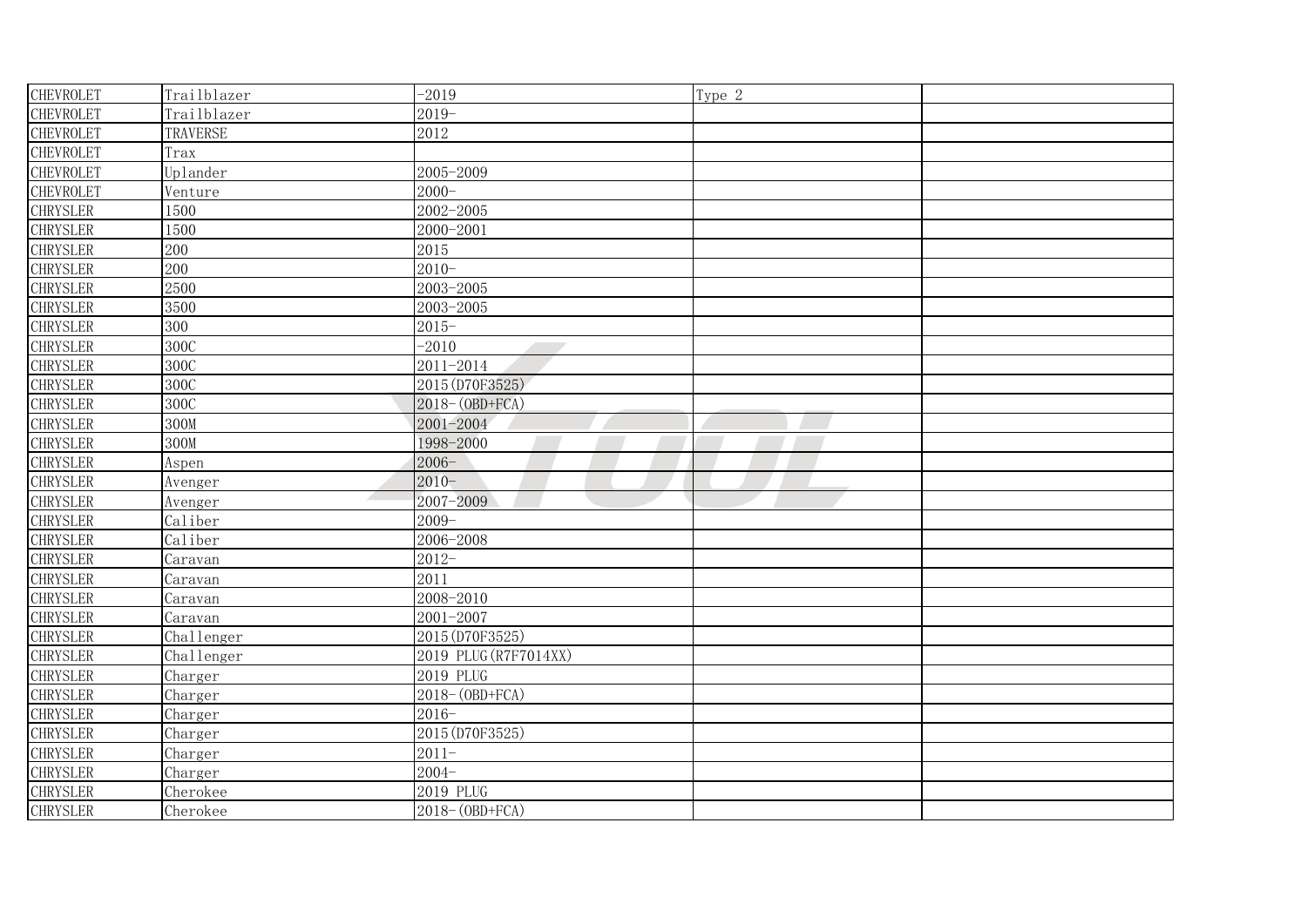| <b>CHRYSLER</b> | Cherokee       | 2015                 |  |
|-----------------|----------------|----------------------|--|
| <b>CHRYSLER</b> | Commander      | 2018                 |  |
| <b>CHRYSLER</b> | Commander      | 2017                 |  |
| <b>CHRYSLER</b> | Commander      | $2005 -$             |  |
| <b>CHRYSLER</b> | Compass        | 2018-(OBD+FCA)       |  |
| <b>CHRYSLER</b> | Compass        | 2018                 |  |
| <b>CHRYSLER</b> | Compass        | $2008 -$             |  |
| <b>CHRYSLER</b> | Compass        | 2006-2007            |  |
| <b>CHRYSLER</b> | Concord        | 2001-2004            |  |
| <b>CHRYSLER</b> | Concord        | 1998-2000            |  |
| <b>CHRYSLER</b> | Dakota         | $2004 -$             |  |
| <b>CHRYSLER</b> | Dakota         | $2001 - 2003$        |  |
| <b>CHRYSLER</b> | Dart           | 2012                 |  |
| <b>CHRYSLER</b> | Durango        | $2018 - (OBD + FCA)$ |  |
| <b>CHRYSLER</b> | Durango        | 2014                 |  |
| <b>CHRYSLER</b> | Durango        | $2011 -$             |  |
| <b>CHRYSLER</b> | Durango        | 2007-2010            |  |
| <b>CHRYSLER</b> | Durango        | 2004-2006            |  |
| <b>CHRYSLER</b> | Durango        | 2001-2003            |  |
| <b>CHRYSLER</b> | Grand Cherokee | 2019 (OBD+FCA)       |  |
| <b>CHRYSLER</b> | Grand Cherokee | 2018-(OBD+FCA)       |  |
| <b>CHRYSLER</b> | Grand Cherokee | 2014                 |  |
| <b>CHRYSLER</b> | Grand Cherokee | $2011 -$             |  |
| <b>CHRYSLER</b> | Grand Cherokee | 2005-2010            |  |
| <b>CHRYSLER</b> | Grand Cherokee | 2002-2004            |  |
| <b>CHRYSLER</b> | Intrepid       | 2001-2004            |  |
| <b>CHRYSLER</b> | Intrepid       | 1998-2000            |  |
| <b>CHRYSLER</b> | Journey        | $2008 -$             |  |
| <b>CHRYSLER</b> | Journey        | 2011-2012            |  |
| <b>CHRYSLER</b> | Journey        | $2013-$              |  |
| <b>CHRYSLER</b> | Journey        | 2018-(OBD+FCA)       |  |
| <b>CHRYSLER</b> | LHS            | 2001-2004            |  |
| <b>CHRYSLER</b> | LHS            | 1998-2000            |  |
| <b>CHRYSLER</b> | Liberty        | $2008 -$             |  |
| <b>CHRYSLER</b> | Liberty        | 2002-2007            |  |
| <b>CHRYSLER</b> | Magnum         | $2004 -$             |  |
| <b>CHRYSLER</b> | Neon           | $2001 -$             |  |
| <b>CHRYSLER</b> | Neon           | 1999-2001            |  |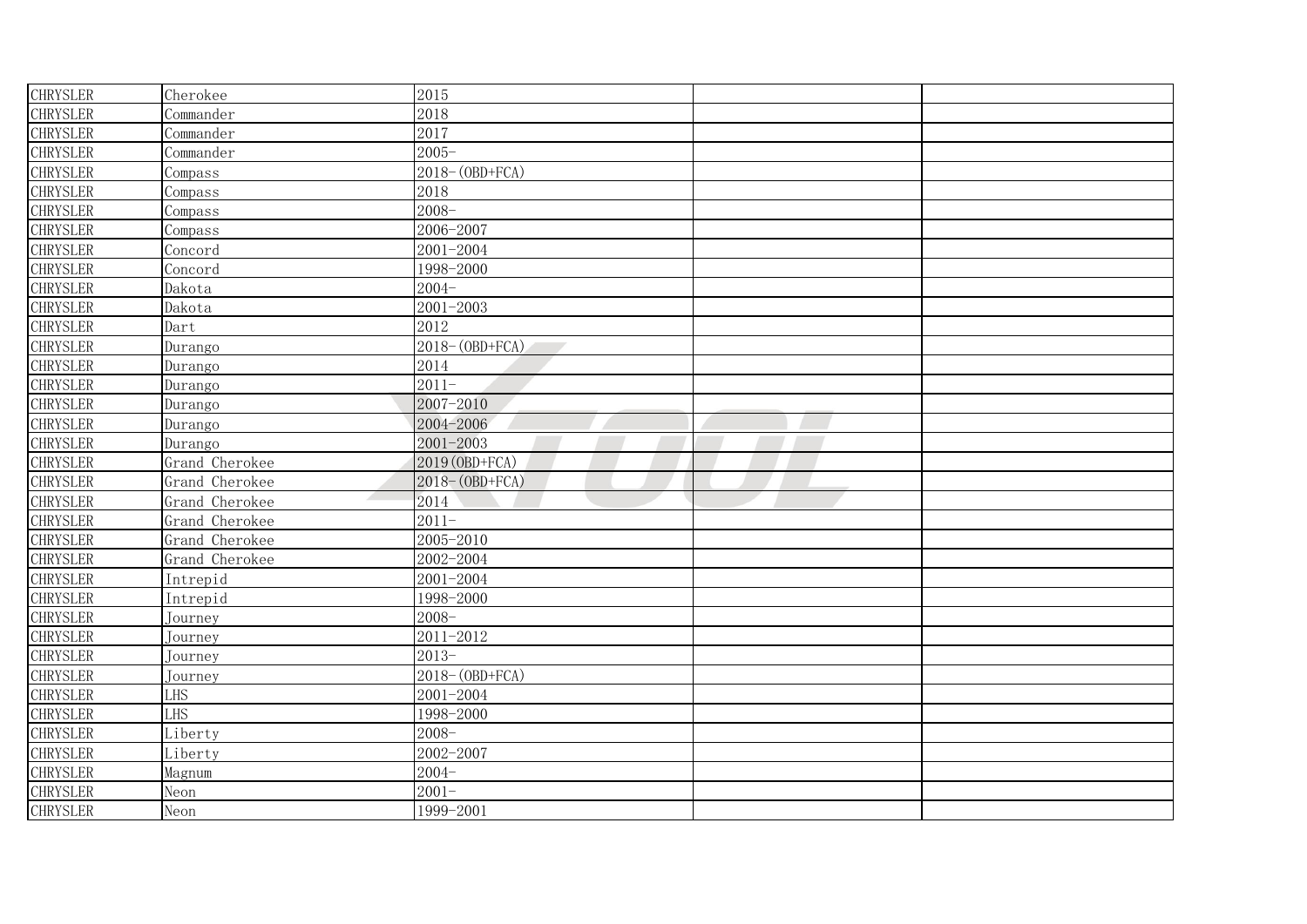| <b>CHRYSLER</b> | Nitro                                           | $2006 -$             |  |
|-----------------|-------------------------------------------------|----------------------|--|
| <b>CHRYSLER</b> | Pacifica                                        | 2018-(OBD+FCA)       |  |
| <b>CHRYSLER</b> | Pacifica                                        | $2017 -$             |  |
| <b>CHRYSLER</b> | Pacifica                                        | $2007 -$             |  |
| <b>CHRYSLER</b> | Pacifica                                        | 2003-2006            |  |
| <b>CHRYSLER</b> | Patriot                                         | $2006 -$             |  |
| <b>CHRYSLER</b> | Patriot                                         | $2014 -$             |  |
| <b>CHRYSLER</b> | PT Cruiser                                      | $2006 -$             |  |
| <b>CHRYSLER</b> | PT Cruiser                                      | 2002-2005            |  |
| <b>CHRYSLER</b> | PT Cruiser                                      | 1999-2001            |  |
| <b>CHRYSLER</b> | <b>RAM</b>                                      | $2018 - (OBD + FCA)$ |  |
| <b>CHRYSLER</b> | <b>RAM</b>                                      | Ram-700 2015         |  |
| <b>CHRYSLER</b> | <b>RAM</b>                                      | 2013-2014            |  |
| <b>CHRYSLER</b> | <b>RAM</b>                                      | 2011-2012            |  |
| <b>CHRYSLER</b> | <b>RAM</b>                                      | $2009 -$             |  |
| <b>CHRYSLER</b> | <b>RAM</b>                                      | 2006-2008            |  |
| <b>CHRYSLER</b> | Renegade                                        | 2018-(OBD+FCA)       |  |
| <b>CHRYSLER</b> | Renegade                                        | <b>OBD</b>           |  |
| <b>CHRYSLER</b> | Sebring                                         | $2010 -$             |  |
| <b>CHRYSLER</b> | Sebring                                         | 2007-2009            |  |
| <b>CHRYSLER</b> | Sebring                                         | 2001-2006            |  |
| <b>CHRYSLER</b> | SRI<br>$\mathcal{A}$ . The set of $\mathcal{A}$ | SRI-6 (2010-)        |  |
| <b>CHRYSLER</b> | SRI                                             | SRI-5 (2005-)        |  |
| <b>CHRYSLER</b> | SRI                                             | SRI-4 (2005-)        |  |
| <b>CHRYSLER</b> | SRI                                             | $SRI-3(2005-)$       |  |
| <b>CHRYSLER</b> | SX                                              | SX-2.0 $2001-$       |  |
| <b>CHRYSLER</b> | T.J/YJ/CJ                                       | $2007 -$             |  |
| <b>CHRYSLER</b> | T.J/YJ/CJ                                       | 2003-2005            |  |
| <b>CHRYSLER</b> | Voyager                                         | 2013                 |  |
| <b>CHRYSLER</b> | Voyager                                         | 2008                 |  |
| <b>CHRYSLER</b> | Voyager                                         | 2001-2007            |  |
| <b>CHRYSLER</b> | Wrangler                                        | $2007 -$             |  |
| <b>CHRYSLER</b> | Wrangler                                        | 2003-2005            |  |
| <b>CITROEN</b>  | Jumper 2015                                     |                      |  |
| FERRARI         | 458Italia                                       |                      |  |
| FERRARI         | 458 SPECIAL                                     | $2014-$              |  |
| FERRARI         | 488 GTB                                         | $2014-$              |  |
| <b>FERRARI</b>  | California                                      |                      |  |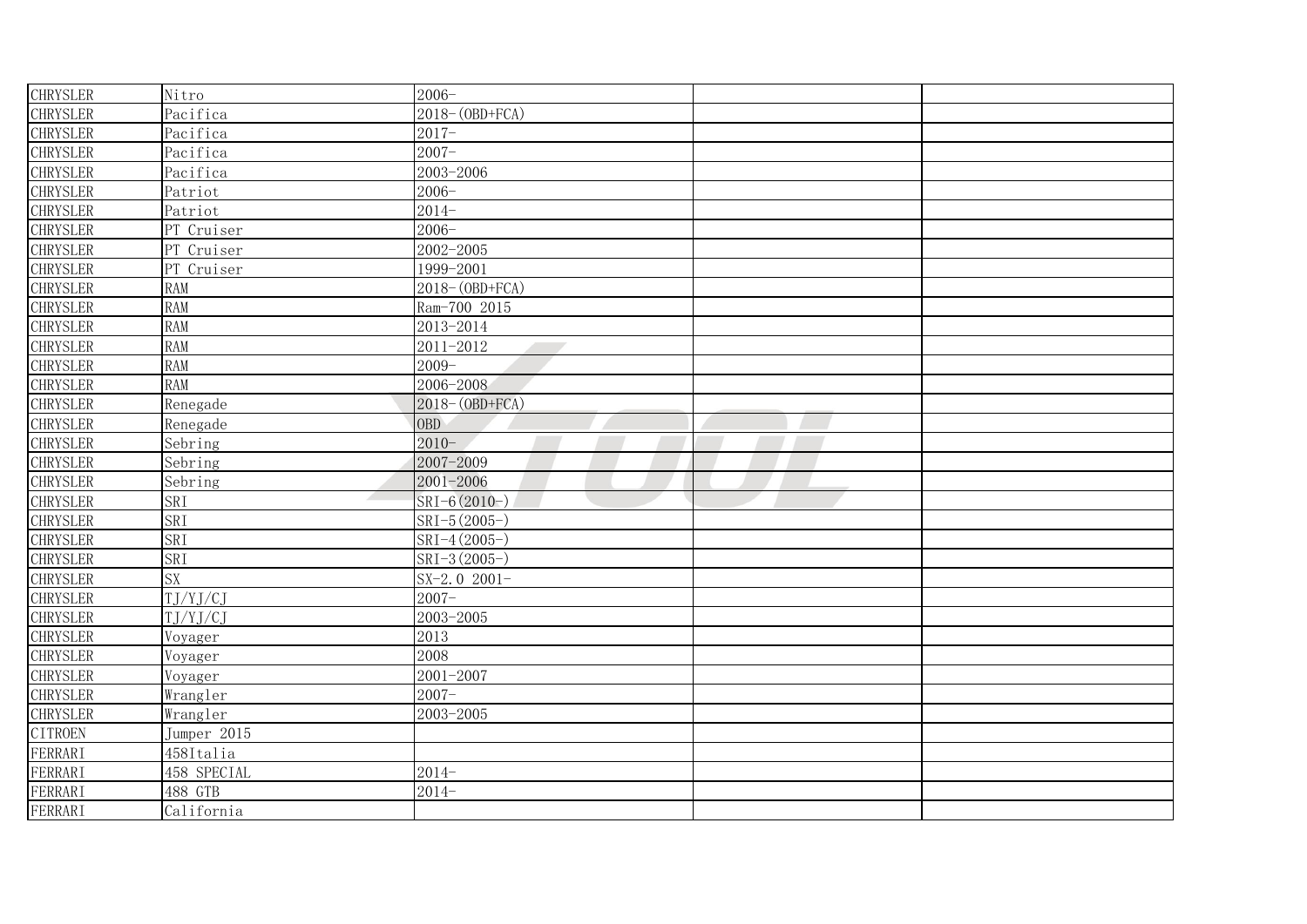| FERRARI                      | CALIFORNIA T      | $2014-$                                |        |  |
|------------------------------|-------------------|----------------------------------------|--------|--|
| FERRARI                      | LA FERRARI        | $2014-$                                |        |  |
|                              | 500               | 500                                    |        |  |
| FIAT<br>FIAT<br>FIAT<br>FIAT | 500               | 500 TFT                                |        |  |
|                              | 500               | 500L                                   |        |  |
| FIAT                         | 500               | 500X                                   | Type 1 |  |
| FIAT                         | 500               | 500X                                   | Type 2 |  |
| FIAT                         | 500               | 500X TFT                               |        |  |
|                              | Albea             | Albea 95040                            |        |  |
|                              | <b>Brava</b>      | Brava 95040                            |        |  |
| FIAT<br>FIAT<br>FIAT<br>FIAT | <b>Bravo</b>      | Bravo 95040                            |        |  |
| FIAT                         | $C_{\text{P}}$    | Croma 95040                            |        |  |
| FIAT                         | Dob <sub>10</sub> | Doblo 2011                             |        |  |
| FIAT                         | Dob <sub>10</sub> | Doblo 2015<br><b>Contract Contract</b> |        |  |
| FIAT                         | Dob <sub>10</sub> | Doblo 95040                            |        |  |
| FIAT                         | Ducato            | Ducato 2011-                           |        |  |
| FIAT                         | Ducato            | Ducato 2015                            |        |  |
| FIAT                         | Ducato            | Ducato 95040                           |        |  |
| FIAT                         | Fiorino           |                                        |        |  |
| FIAT                         | Freemont          | 2012                                   |        |  |
| FIAT                         | Freemont          | $2013 -$                               |        |  |
| FIAT                         | Grande punto      |                                        |        |  |
| FIAT                         | Idea              | Idea 95040                             |        |  |
| FIAT                         | Linea             | Linea 95040                            |        |  |
| FIAT                         | Marelli           |                                        |        |  |
| FIAT                         | Mobi 2018         |                                        |        |  |
| FIAT                         | Palio             | Palio 95040                            |        |  |
| FIAT                         | Palio             | Palio MM 95160                         |        |  |
| FIAT                         | Palio             | Palio VDO                              |        |  |
| FIAT                         | Panda             | Panda 2012                             |        |  |
| FIAT                         | Panda             | Panda 95040                            |        |  |
| FIAT                         | Punto             | Punto 95040                            |        |  |
| FIAT                         | Punto             | Punto 95160 2015                       |        |  |
| FIAT                         | Punto             | Punto EVO                              |        |  |
| FIAT                         | Qubo              |                                        |        |  |
| FIAT<br>FIAT<br>FIAT<br>FIAT | Siena             | Siena VDO                              |        |  |
|                              | Stilo             | HC $-2005$                             |        |  |
|                              | Stilo             | HCS 2005-                              |        |  |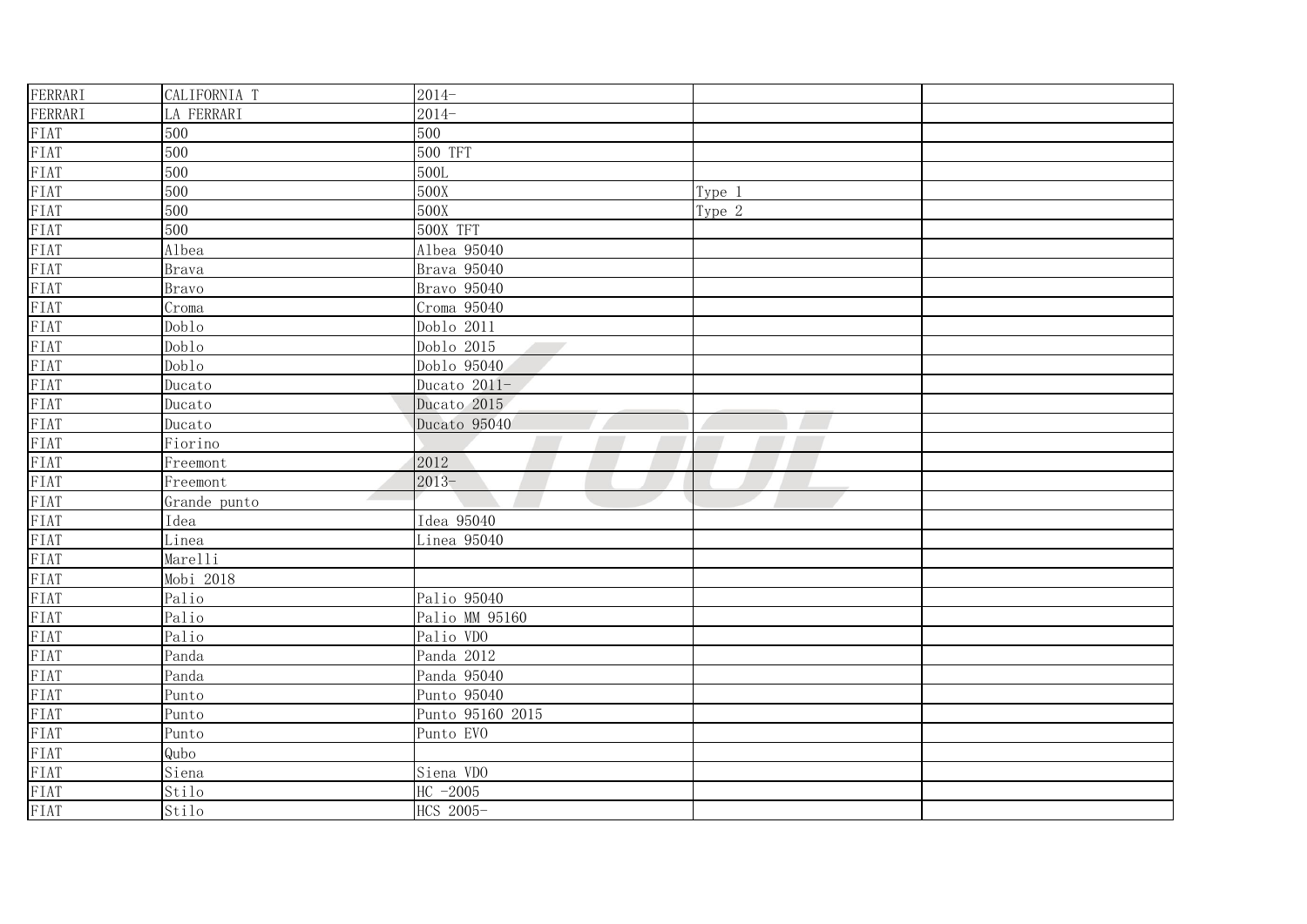| FIAT         | Strada         | Strada VDO                   |           |  |
|--------------|----------------|------------------------------|-----------|--|
| FIAT         | Toro           | 2016                         |           |  |
| FIAT         | Toro           | 2017                         |           |  |
| FIAT         | Uno way        | Uno way VDO                  |           |  |
| FIAT         | Uno way        | Uno way MM 2015              |           |  |
| FORD/LINCOLN | Crown Victoria | $2005 -$                     |           |  |
| FORD/LINCOLN | $C-MAX$        | 2 pointer color meter        |           |  |
| FORD/LINCOLN | $C-MAX$        | 2011 (NEC 70F3425)           |           |  |
| FORD/LINCOLN | $C-MAX$        | 2012                         |           |  |
| FORD/LINCOLN | $C-MAX$        | 2016                         |           |  |
| FORD/LINCOLN | Ecosport       | $2014-$                      |           |  |
| FORD/LINCOLN | Ecosport       | 2010-2013                    |           |  |
| FORD/LINCOLN | Ecosport       | 2013-(9S12XEQ384)            |           |  |
| FORD/LINCOLN | Edge           | 2006-2010                    |           |  |
| FORD/LINCOLN | Edge           | 2011 (D70F3423)              |           |  |
| FORD/LINCOLN | Edge           | $2015$ -(Large color screen) |           |  |
| FORD/LINCOLN | Edge           | 2015-(Small color screen)    |           |  |
| FORD/LINCOLN | Edge           | $-2015$ (Dual color)         |           |  |
| FORD/LINCOLN | Edge           | $2011 - 2015$                |           |  |
| FORD/LINCOLN | Edge           | $2015 - (93C86)$             |           |  |
| FORD/LINCOLN | Edge           | 2016                         |           |  |
| FORD/LINCOLN | EDGE HYBRID    | 2012                         |           |  |
| FORD/LINCOLN | Escape         | 2008-2012                    |           |  |
| FORD/LINCOLN | Expedition     | 2007-2010                    |           |  |
| FORD/LINCOLN | Expedition     | 2011                         |           |  |
| FORD/LINCOLN | Expedition     | 2017                         |           |  |
| FORD/LINCOLN | Explorer       | 2016                         |           |  |
| FORD/LINCOLN | Explorer       | $2015 - (93C86)$             |           |  |
| FORD/LINCOLN | Explorer       | 2015-(Large color screen)    |           |  |
| FORD/LINCOLN | Explorer       | 2011-2015                    |           |  |
| FORD/LINCOLN | Explorer       | 2007-2010                    |           |  |
| FORD/LINCOLN | Explorer       | 2004                         |           |  |
| FORD/LINCOLN | E-Series       | E250                         | 2008-2009 |  |
| FORD/LINCOLN | E-Series       | E250                         | $2010 -$  |  |
| FORD/LINCOLN | E-Series       | E350                         | 2008-2009 |  |
| FORD/LINCOLN | E-Series       | E350                         | $2010 -$  |  |
| FORD/LINCOLN | E-Series       | E450                         | 2008-2009 |  |
| FORD/LINCOLN | E-Series       | E450                         | $2010 -$  |  |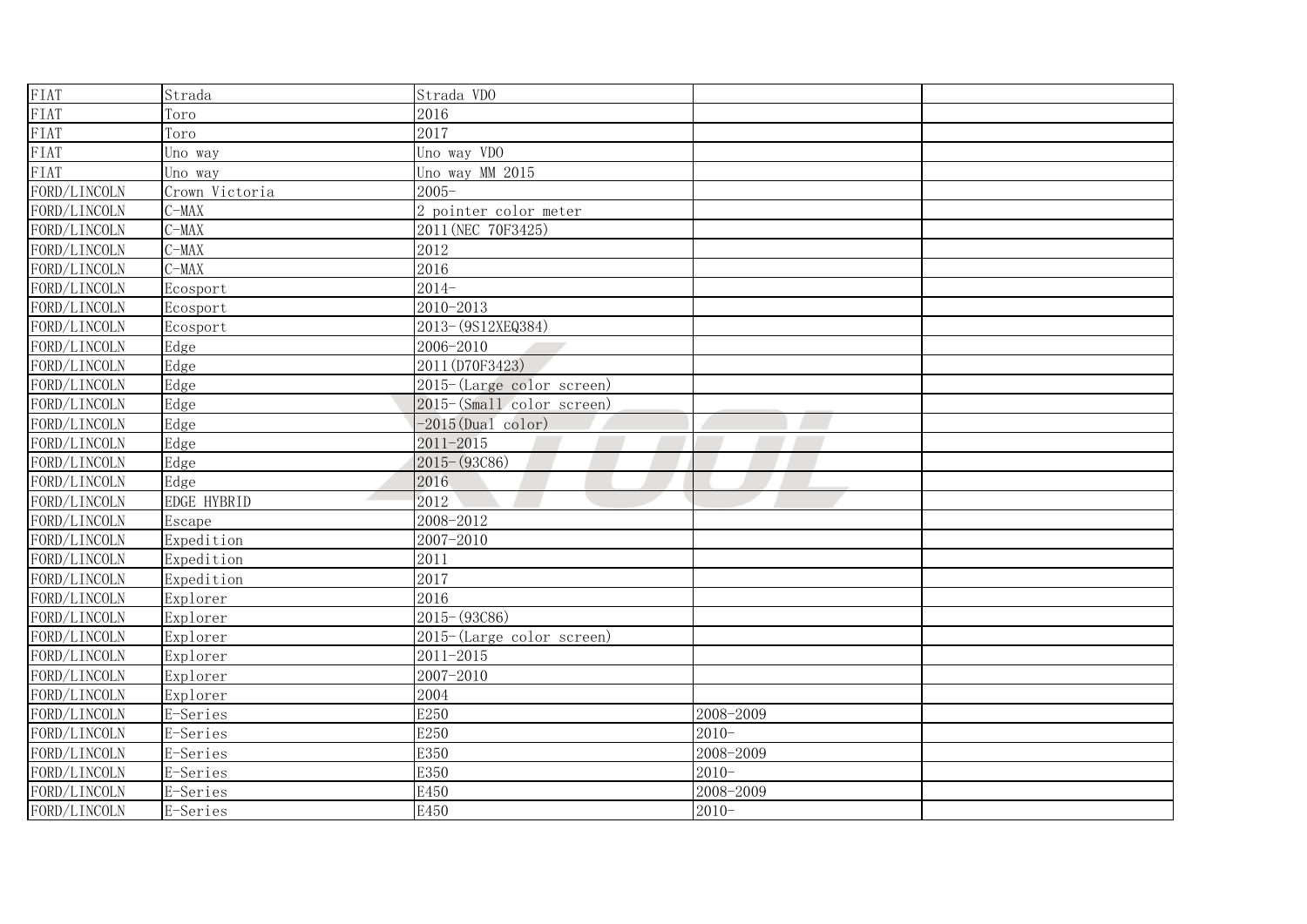| FORD/LINCOLN | F-Series     | F150                          | 2006-2007      |  |
|--------------|--------------|-------------------------------|----------------|--|
| FORD/LINCOLN | F-Series     | F150                          | 2008           |  |
| FORD/LINCOLN | F-Series     | F150                          | $2011 -$       |  |
| FORD/LINCOLN | F-Series     | F150                          | SPC5604 (2013) |  |
| FORD/LINCOLN | F-Series     | F <sub>250</sub>              | 2006-2007      |  |
| FORD/LINCOLN | F-Series     | F <sub>250</sub>              | 2008           |  |
| FORD/LINCOLN | F-Series     | F <sub>250</sub>              | 2014           |  |
| FORD/LINCOLN | F-Series     | F <sub>250</sub>              | 2017           |  |
| FORD/LINCOLN | F-Series     | F350                          | 2006-2007      |  |
| FORD/LINCOLN | F-Series     | F350                          | 2008           |  |
| FORD/LINCOLN | F-Series     | F450                          | 2006-2007      |  |
| FORD/LINCOLN | F-Series     | F450                          | 2008           |  |
| FORD/LINCOLN | F-Series     | F500                          | 2006-2007      |  |
| FORD/LINCOLN | F-Series     | F500                          | 2008           |  |
| FORD/LINCOLN | F-Series     | F550                          | 2006-2008      |  |
| FORD/LINCOLN | F-Series     | F550                          | $2015 -$       |  |
| FORD/LINCOLN | Fiesta       | 2014                          | Type 1         |  |
| FORD/LINCOLN | Fiesta       | 2014                          | Type 2         |  |
| FORD/LINCOLN | Fiesta       | 2014                          | Type 3         |  |
| FORD/LINCOLN | Fiesta       | 2013-(9S12XEQ384)             |                |  |
| FORD/LINCOLN | Fiesta       | $-2013$                       | Type 1         |  |
| FORD/LINCOLN | Fiesta       | $-2013$                       | Type 2         |  |
| FORD/LINCOLN | Figo/Aspire  | Type 1(2016-2018)             |                |  |
| FORD/LINCOLN | Figo/Aspire  | Type 2(2016-2018)             |                |  |
| FORD/LINCOLN | Five Hundred |                               |                |  |
| FORD/LINCOLN | Flex         | 2008-2012                     |                |  |
| FORD/LINCOLN | Flex         | 2013                          |                |  |
| FORD/LINCOLN | Focus        | $2013-$                       |                |  |
| FORD/LINCOLN | Focus        | 2011 (NEC 70F3425)            |                |  |
| FORD/LINCOLN | Focus        | 2009-(Multifunctional screen) |                |  |
| FORD/LINCOLN | Focus        | 2005-2008                     |                |  |
| FORD/LINCOLN | Freestar     | $2006 -$                      |                |  |
| FORD/LINCOLN | Freestyle    | $2005 -$                      |                |  |
| FORD/LINCOLN | Fusion       | $2010 -$                      |                |  |
| FORD/LINCOLN | Fusion       | 2013                          |                |  |
| FORD/LINCOLN | Fusion       | $2015 - (93C86)$              |                |  |
| FORD/LINCOLN | Fusion       | 2016                          |                |  |
| FORD/LINCOLN | Fusion       | 2017                          |                |  |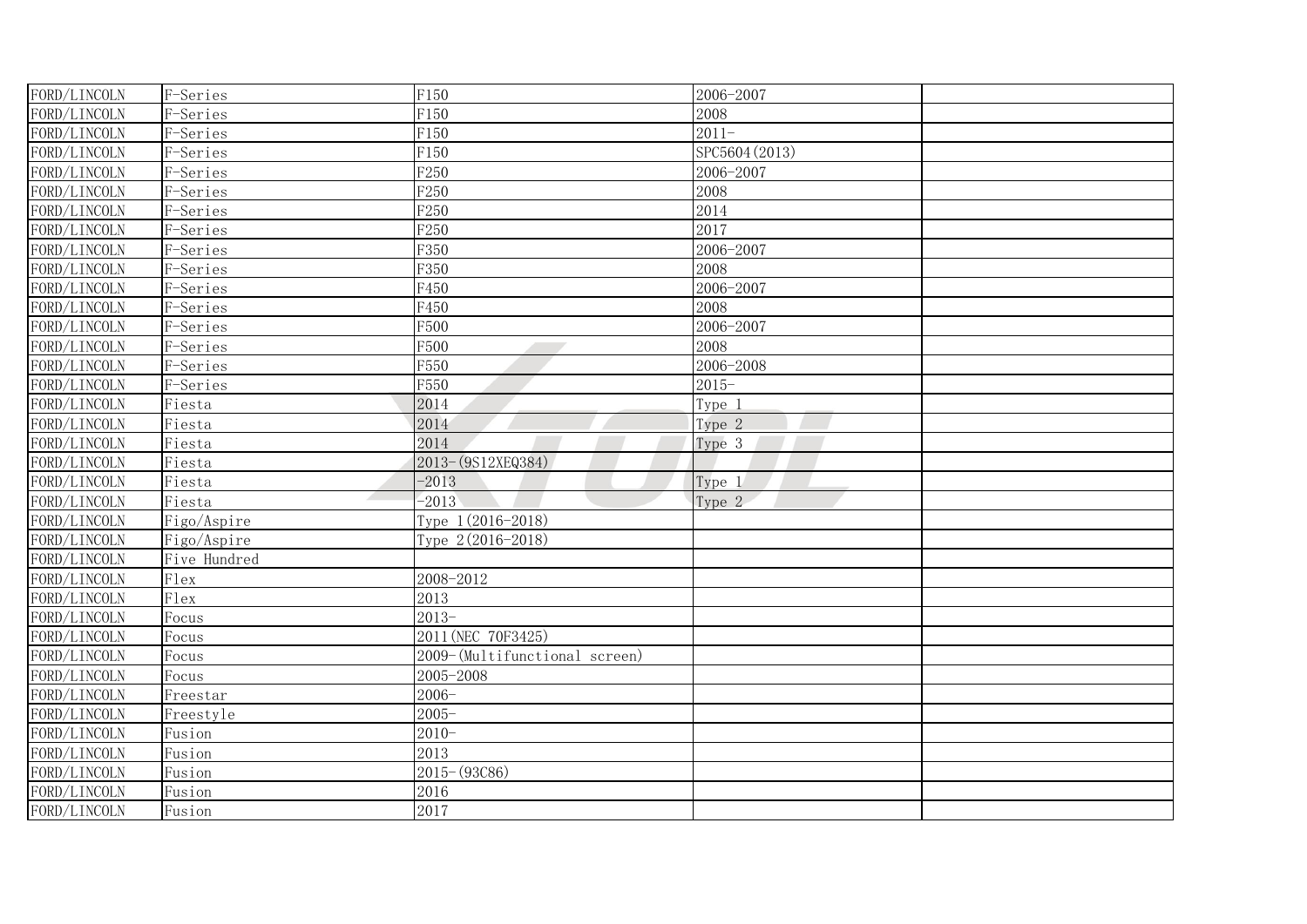| FORD/LINCOLN | Fusion HYBRID | 2017                         |                         |  |
|--------------|---------------|------------------------------|-------------------------|--|
| FORD/LINCOLN | KA            | R5F10 Type 1(2015-)          |                         |  |
| FORD/LINCOLN | KA            | R5F10 Type 2(2015-)          |                         |  |
| FORD/LINCOLN | KA            | R5F10 Type 3(2015-)          |                         |  |
| FORD/LINCOLN | Kuga          | $2012 -$                     | Color screen meter      |  |
| FORD/LINCOLN | Kuga          | $2012 -$                     | Monochrome screen meter |  |
| FORD/LINCOLN | Kuga          | 2012                         |                         |  |
| FORD/LINCOLN | Kuga          | 2010                         |                         |  |
| FORD/LINCOLN | Merc Mariner  | $2008 -$                     |                         |  |
| FORD/LINCOLN | <b>MKC</b>    | $2015$ -(Large color screen) |                         |  |
| FORD/LINCOLN | <b>MKC</b>    | SPC5604 (2014)               |                         |  |
| FORD/LINCOLN | <b>MKS</b>    | 2007-2009                    |                         |  |
| FORD/LINCOLN | <b>MKS</b>    | $2010 -$                     |                         |  |
| FORD/LINCOLN | <b>MKS</b>    | 2013                         |                         |  |
| FORD/LINCOLN | <b>MKT</b>    | $2007 -$                     |                         |  |
| FORD/LINCOLN | <b>MKT</b>    | $2010 -$                     |                         |  |
| FORD/LINCOLN | <b>MKT</b>    | 2013                         |                         |  |
| FORD/LINCOLN | <b>MKX</b>    | SPC5604 (2014-2016)          |                         |  |
| FORD/LINCOLN | <b>MKZ</b>    | $2007 -$                     |                         |  |
| FORD/LINCOLN | <b>MKZ</b>    | $2012 -$                     |                         |  |
| FORD/LINCOLN | <b>MKZ</b>    | 2014-(SPC5604)               |                         |  |
| FORD/LINCOLN | <b>MKZ</b>    | 2015-(Large color screen)    |                         |  |
| FORD/LINCOLN | <b>MKZ</b>    | 2017                         |                         |  |
| FORD/LINCOLN | Mondeo        | 2015 (SPC5645S+93C86)        |                         |  |
| FORD/LINCOLN | Mondeo        | 2011-2013                    | Monochrome screen meter |  |
| FORD/LINCOLN | Mondeo        | 2011-2013                    | 2 pointer color meter   |  |
| FORD/LINCOLN | Mondeo        | 2007-2010                    | Monochrome screen meter |  |
| FORD/LINCOLN | Mondeo        | 2007-2010                    | 4 pointer color meter   |  |
| FORD/LINCOLN | New Mondeo    | 2 pointer color meter        |                         |  |
| FORD/LINCOLN | New Mondeo    | Small color screen           |                         |  |
| FORD/LINCOLN | New Mondeo    | Large color screen           |                         |  |
| FORD/LINCOLN | New Mondeo    | Monochrome screen meter      |                         |  |
| FORD/LINCOLN | New Mondeo    | Dual color                   | $-2015$                 |  |
| FORD/LINCOLN | New Mondeo    | Dual color                   | $2015 -$                |  |
| FORD/LINCOLN | New Mondeo    | Dual color                   | 2017                    |  |
| FORD/LINCOLN | New Mondeo    | 2015                         |                         |  |
| FORD/LINCOLN | New Mondeo    | $2015 - (93C86)$             |                         |  |
| FORD/LINCOLN | New Mondeo    | SPC5604 (2016)               |                         |  |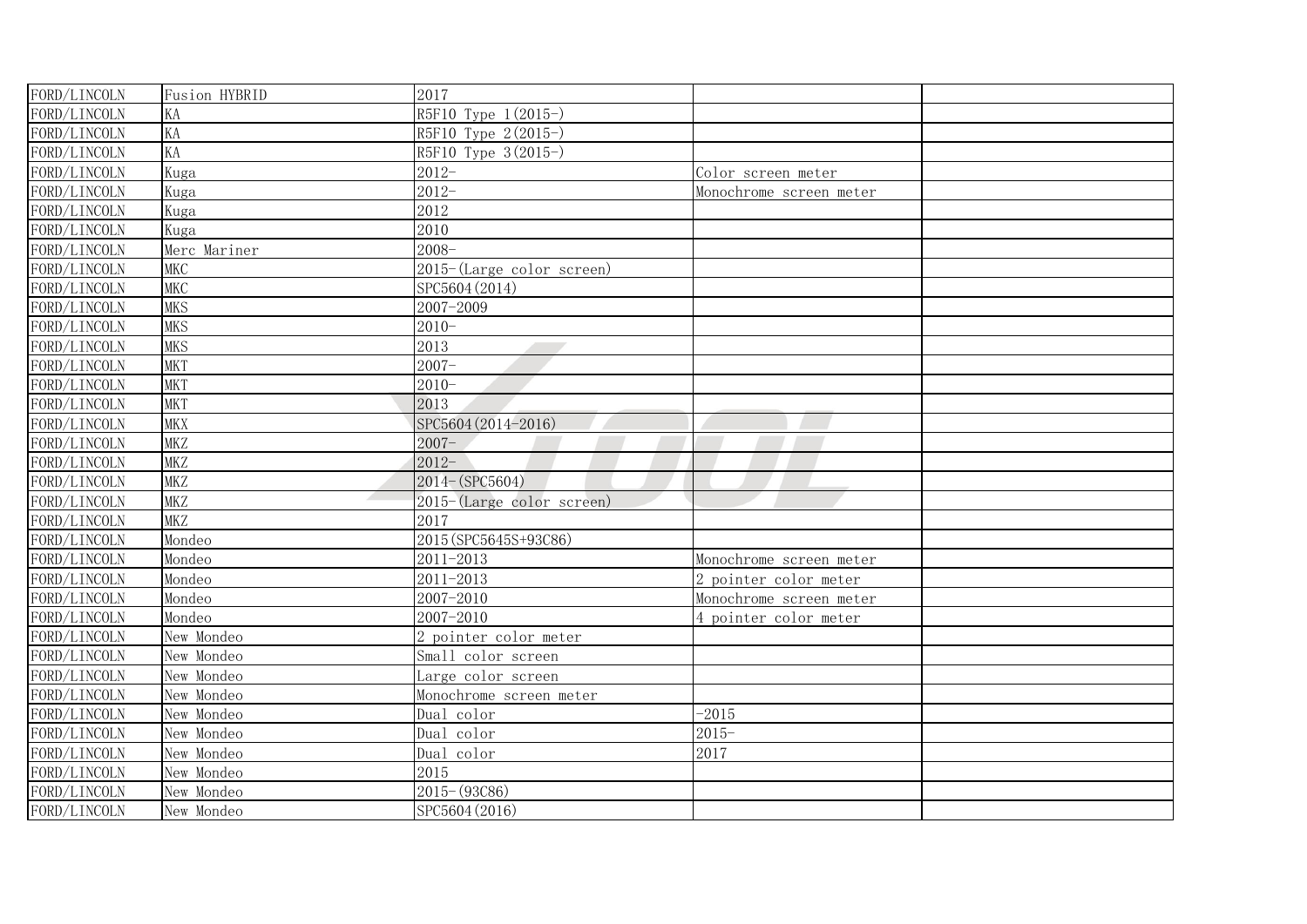| FORD/LINCOLN | Mustang            | 2015                      |                         |  |
|--------------|--------------------|---------------------------|-------------------------|--|
| FORD/LINCOLN | Navigator          | 2007-2010                 |                         |  |
| FORD/LINCOLN | Navigator          | 2011                      |                         |  |
| FORD/LINCOLN | Navigator          | 2017                      |                         |  |
| FORD/LINCOLN | Police INTERCEPTOR | 2016                      |                         |  |
| FORD/LINCOLN | Ranger             | 2017 (SC667351+93C86)     |                         |  |
| FORD/LINCOLN | Ranger             | $2015 - (93C86)$          |                         |  |
| FORD/LINCOLN | Ranger             | 2013 (SPC560)             |                         |  |
| FORD/LINCOLN | Ranger             | $2012 -$                  |                         |  |
| FORD/LINCOLN | $S-MAX$            | 2 pointer color meter     |                         |  |
| FORD/LINCOLN | $S-MAX$            | 2011-2013                 | Monochrome screen meter |  |
| FORD/LINCOLN | $S-MAX$            | 2007-2010                 | Type 1                  |  |
| FORD/LINCOLN | $S-MAX$            | 2007-2010                 | Type 2                  |  |
| FORD/LINCOLN | Taurus             | 2015-(Large color screen) |                         |  |
| FORD/LINCOLN | Taurus             | $-2015$ (Dual color)      |                         |  |
| FORD/LINCOLN | Taurus             | 2013                      |                         |  |
| FORD/LINCOLN | Taurus             | $2010 -$                  |                         |  |
| FORD/LINCOLN | Taurus             | 2008-2009                 |                         |  |
| FORD/LINCOLN | Taurus             | 2004                      |                         |  |
| FORD/LINCOLN | Town car           | $2005 -$                  |                         |  |
| FORD/LINCOLN | TRANSIT            | 2013 (NEC 70F3425)        |                         |  |
| FORD/LINCOLN | TOURNEO COURIER    | $2014-$                   | Type 1 (NEC 70F3425)    |  |
| FORD/LINCOLN | TOURNEO COURIER    | $2014-$                   | Type 2 (9S12XEQ384)     |  |
| GMC          | 1500               | 2014-2016                 |                         |  |
| <b>GMC</b>   | Acadia 2007-       |                           |                         |  |
| <b>GMC</b>   | Canyon 2005-       | Type 1                    |                         |  |
| <b>GMC</b>   | Canyon 2005-       | Type 2                    |                         |  |
| <b>GMC</b>   | Denali             | 2000-2002                 |                         |  |
| <b>GMC</b>   | Denali             | 2003-2006                 |                         |  |
| <b>GMC</b>   | Denali             | $2007 -$                  |                         |  |
| <b>GMC</b>   | Envoy              |                           |                         |  |
| <b>GMC</b>   | Safari 2001-       |                           |                         |  |
| <b>GMC</b>   | Savana             | 2003-2007                 |                         |  |
| <b>GMC</b>   | Savana             | $2008 -$                  |                         |  |
| <b>GMC</b>   | Sierra             | 1999-2001                 |                         |  |
| <b>GMC</b>   | Sierra             | 2003-2006                 |                         |  |
| <b>GMC</b>   | Sierra             | $2007 -$                  |                         |  |
| <b>GMC</b>   | Sierra             | 2014-2016                 | Type 1                  |  |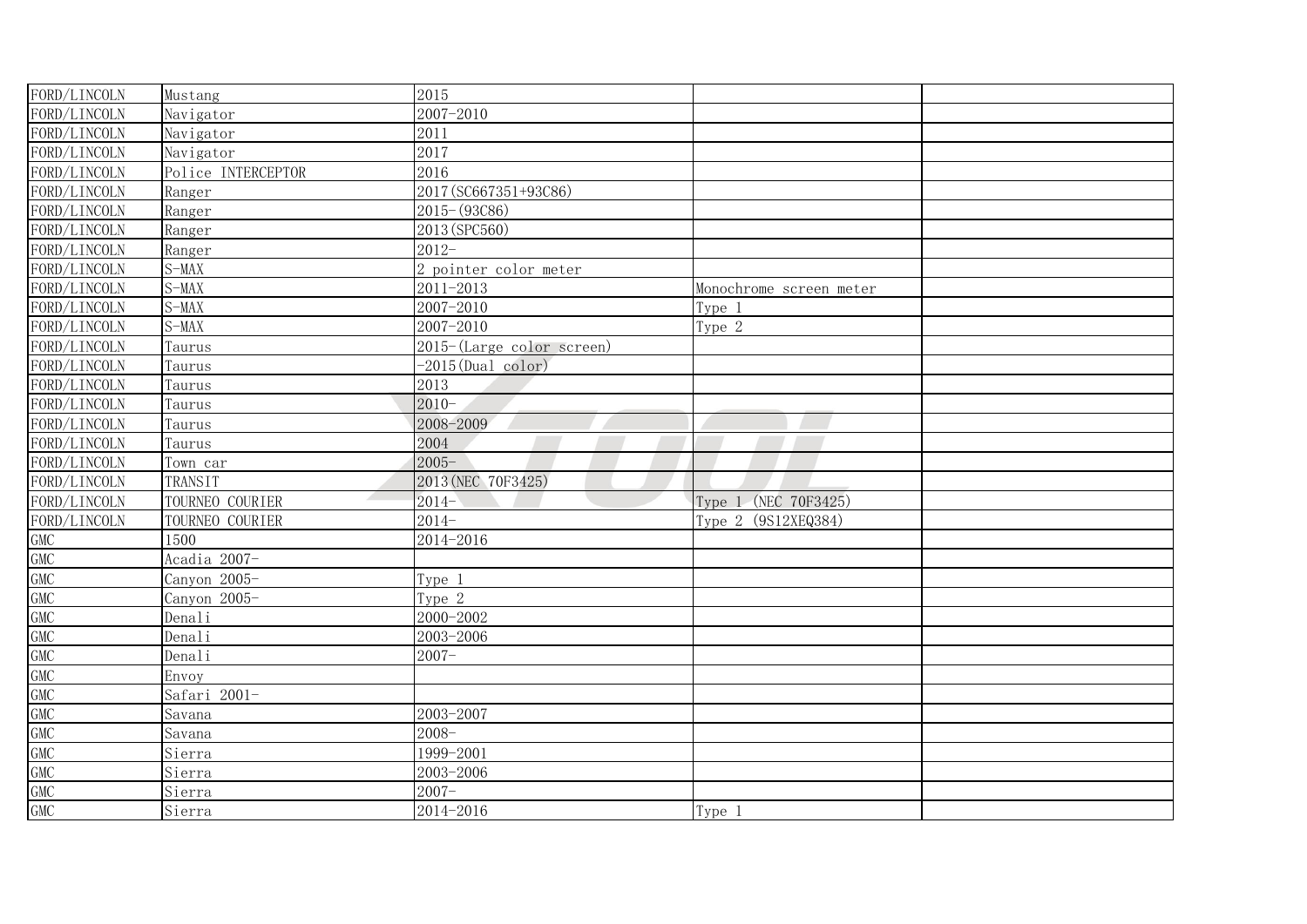| GMC<br>GMC<br>GMC<br>GMC<br>GMC<br>GMC<br>GMC<br>GMC | Sierra                    | 2014-2016                      | Type 2(Denali) |  |
|------------------------------------------------------|---------------------------|--------------------------------|----------------|--|
|                                                      | Sierra                    | $2017 -$                       |                |  |
|                                                      | Sonoma                    | 1997-1998                      |                |  |
|                                                      | Sonoma                    | 1998-                          |                |  |
|                                                      | Terrain 2010-             |                                |                |  |
|                                                      | Yukon                     | 2000-2002                      |                |  |
|                                                      | Yukon                     | 2003-2006                      |                |  |
|                                                      | Yukon                     | $2007 -$                       |                |  |
| GMC<br>GMC                                           | Yukon                     | 2014-2016                      | Type 1         |  |
|                                                      | Yukon                     | 2014-2016                      | Type 2(Denali) |  |
| GMC                                                  | Yukon                     | $2017 -$                       |                |  |
| <b>GEELY</b>                                         | A06 <u>BinRui</u>         | 2018                           |                |  |
| <b>GEELY</b>                                         | $FE-5$                    |                                |                |  |
| <b>GEELY</b>                                         | $\overline{GX7}$          |                                |                |  |
| <b>GEELY</b>                                         | GX9                       |                                |                |  |
| <b>GEELY</b>                                         | GC <sub>9</sub>           |                                |                |  |
| <b>GEELY</b>                                         | GL                        |                                |                |  |
| <b>GEELY</b>                                         | GS (D70F3529)             |                                |                |  |
| <b>GREATWALL</b>                                     | Haval H6                  |                                |                |  |
| GREATWALL                                            | Haval H8                  | Type 1 (large screen)          |                |  |
| GREATWALL                                            | Haval H8                  | Type 2                         |                |  |
| GREATWALL                                            | $\mathcal{L}$<br>Haval H9 | Type 1 (large screen)          |                |  |
| <b>GREATWALL</b>                                     | Haval H9                  | Type 2 (small screen D70F3529) |                |  |
| <b>GREATWALL</b>                                     | Haval H9                  | Type 3                         |                |  |
| <b>HUMMER</b>                                        | H2                        | $2003 - 2006$                  |                |  |
| <b>HUMMER</b>                                        | H2                        | $2007 -$                       |                |  |
| <b>HUMMER</b>                                        | H3 2005-                  | Type 1                         |                |  |
| <b>HUMMER</b>                                        | H3 2005-                  | Type 2                         |                |  |
| <b>HYUNDAI</b>                                       | Accent                    | 24C16                          |                |  |
| <b>HYUNDAI</b>                                       | Accent                    | D70F3536 (2018)                |                |  |
| <b>HYUNDAI</b>                                       | Accent                    | NEC 2011-                      |                |  |
| <b>HYUNDAI</b>                                       | Accent                    | D70F342X                       |                |  |
| <b>HYUNDAI</b>                                       | <b>AVANTE</b>             | $2011 -$                       |                |  |
| <b>HYUNDAI</b>                                       | Azera                     | D70F3423                       |                |  |
| <b>HYUNDAI</b>                                       | Azera                     | D70F35XX                       |                |  |
| <b>HYUNDAI</b>                                       | Azera                     | R7F70140X                      |                |  |
| <b>HYUNDAI</b>                                       | Creta                     | D70F352X                       |                |  |
| <b>HYUNDAI</b>                                       | Creta                     | D70F3536                       |                |  |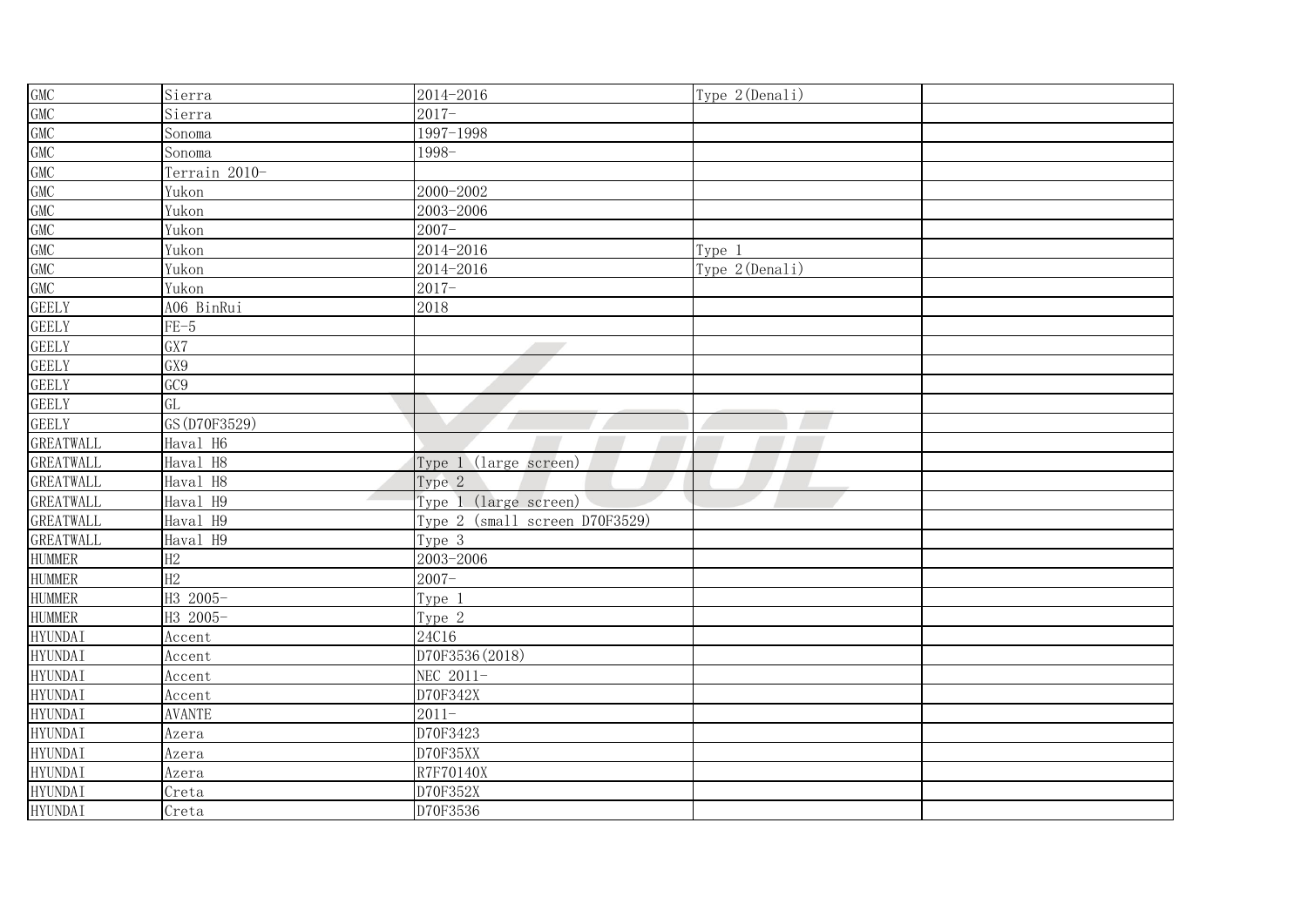| <b>HYUNDAI</b>                                             | Elantra          | D70F3536                          |  |
|------------------------------------------------------------|------------------|-----------------------------------|--|
| <b>HYUNDAI</b>                                             | Elantra          | $2011 -$                          |  |
| <b>HYUNDAI</b>                                             | Genesis          | 2015 (D70F3536)                   |  |
| <b>HYUNDAI</b>                                             | Genesis          | D70F3421                          |  |
| <b>HYUNDAI</b>                                             | Genesis          | D70F3536                          |  |
| <b>HYUNDAI</b>                                             | Getz 24C16       |                                   |  |
| <b>HYUNDAI</b>                                             | HB <sub>20</sub> | D70F3421                          |  |
| <b>HYUNDAI</b>                                             | HB <sub>20</sub> | D70F3423                          |  |
| <b>HYUNDAI</b>                                             | <b>I20</b>       | 24C16                             |  |
| <b>HYUNDAI</b>                                             | <b>I20</b>       | D70F3421                          |  |
| <b>HYUNDAI</b>                                             | <b>I20</b>       | D70F3536                          |  |
| <b>HYUNDAI</b>                                             | I20 Elite        |                                   |  |
| <b>HYUNDAI</b>                                             | I25 24C16        |                                   |  |
| <b>HYUNDAI</b>                                             | IX35             | $2018 -$<br><b>Contract State</b> |  |
| <b>HYUNDAI</b>                                             | <b>KONA</b>      | $2018-$                           |  |
| <b>HYUNDAI</b>                                             | KONA S&T MOTIV   |                                   |  |
| <b>HYUNDAI</b>                                             | Mistra           |                                   |  |
| <b>HYUNDAI</b>                                             | Sonata 9         | D70F3526                          |  |
| <b>HYUNDAI</b>                                             | Sonata 9         | D70F3536                          |  |
| <b>HYUNDAI</b>                                             | Tucson           | D70F3536 (2016)                   |  |
| <b>HYUNDAI</b>                                             | Tucson           | VDO D70F3536                      |  |
| <b>HYUNDAI</b>                                             | Verna            | 24C16                             |  |
| <b>HYUNDAI</b>                                             | Veloster         | 24C16                             |  |
| <b>HYUNDAI</b>                                             | Veloster         | D70F3421                          |  |
| <b>HYUNDAI</b>                                             | Veloster         | D70F3525                          |  |
| <b>HYUNDAI</b>                                             | VERACRUZ         | D70F3421                          |  |
| INFINITI                                                   | JX35 2012-       |                                   |  |
| INFINITI                                                   | QX60 2013-       |                                   |  |
| Isuzu                                                      | Ascender         |                                   |  |
| <b>JAGUAR</b>                                              | F Series         |                                   |  |
| <b>JAGUAR</b>                                              | XE Series        | $2015 -$                          |  |
|                                                            | XJ Series        | $2010 -$                          |  |
| JAGUAR<br>JAGUAR<br>KIA<br>KIA<br>KIA<br>KIA<br>KIA<br>KIA | XJ Series        | 2016                              |  |
|                                                            | CEED             | 24C16                             |  |
|                                                            | CEED             | D70F3423                          |  |
|                                                            | CEED             | 2015 (D70F3XXX)                   |  |
|                                                            | CEED             | D70F3421                          |  |
|                                                            | CEED             | NEC 2011-                         |  |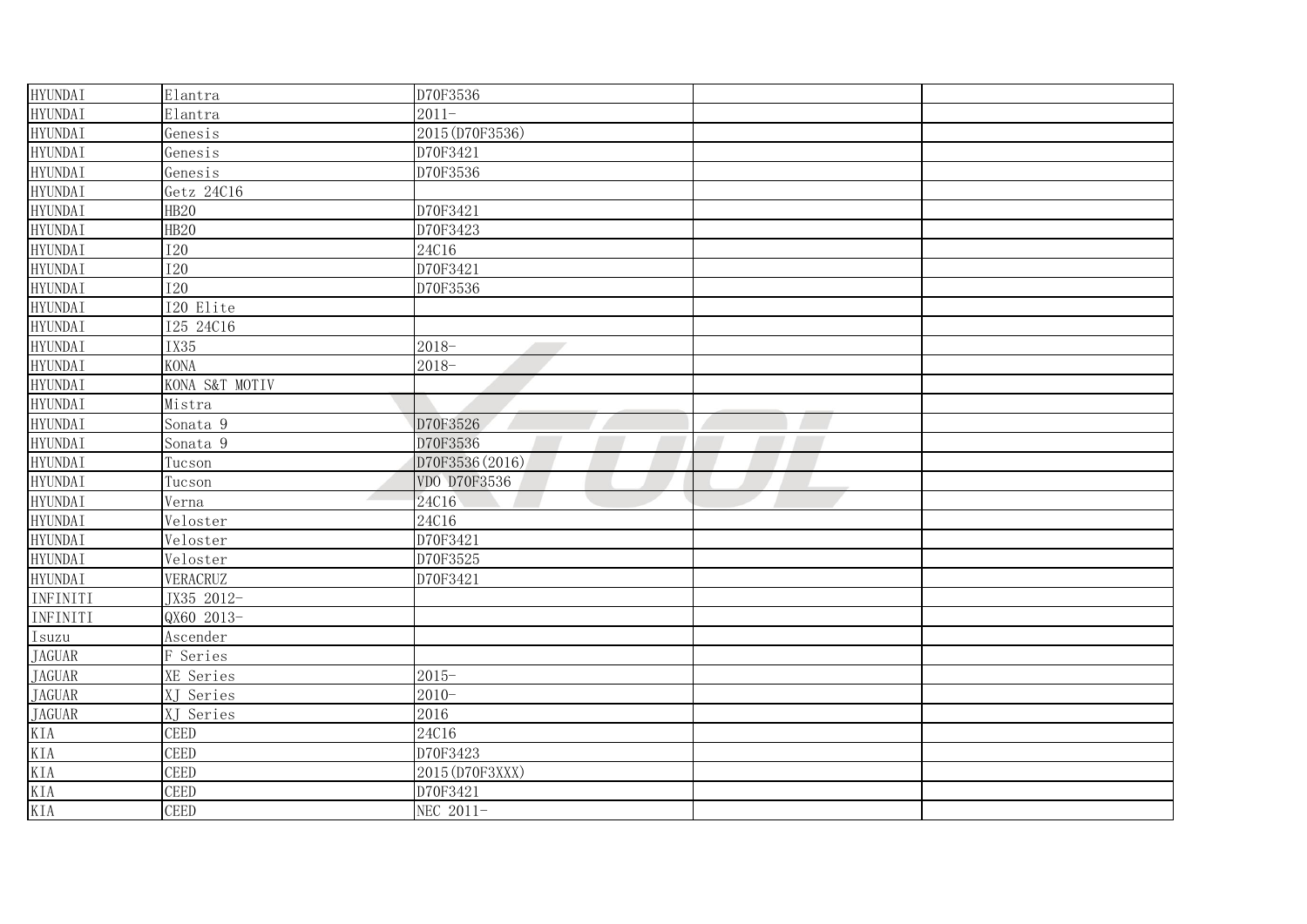| KIA<br>KIA<br>KIA<br>KIA<br>KIA<br>KIA<br>KIA<br>KIA<br>KIA<br>KIA | <b>CEED</b>    | 2014-(D70F35XX)  |  |
|--------------------------------------------------------------------|----------------|------------------|--|
|                                                                    | CEED           | 2015-(NEC 24C16) |  |
|                                                                    | K4             |                  |  |
|                                                                    | K <sub>5</sub> | 24C16            |  |
|                                                                    | K <sub>5</sub> | D70F3423         |  |
|                                                                    | KX5            | D70F3536         |  |
|                                                                    | Magentis       | 24C16            |  |
|                                                                    | Magentis       | D70F3421         |  |
|                                                                    | Magentis       | 2014-(D70F35XX)  |  |
|                                                                    | Magentis       | D70F353X         |  |
| KIA                                                                | Magentis       | NEC 2011-        |  |
| KIA                                                                | Magentis       | 2015-(NEC 24C16) |  |
| KIA                                                                | Optima         | 24C16            |  |
| KIA                                                                | Optima         | D70F3421         |  |
| KIA                                                                | Optima         | D70F352X         |  |
| KIA                                                                | Optima         | D70F3536         |  |
| KIA                                                                | Optima         | 2014-(D70F35XX)  |  |
| KIA                                                                | Optima         | NEC 2011-        |  |
| KIA                                                                | Optima         | 2015-(NEC 24C16) |  |
| KIA                                                                | Rio            | 24C16            |  |
|                                                                    | Rio            | D70F3421         |  |
| KIA<br>KIA                                                         | Rio            | D70F3423 (2015)  |  |
| KIA                                                                | Rio            | 2017-(D70F35XX)  |  |
|                                                                    | Rio            | NEC 2011-        |  |
|                                                                    | Sorento        | 24C16            |  |
|                                                                    | Sorento        | D70F3423         |  |
|                                                                    | Sorento        | D70F3526         |  |
|                                                                    | Sorento        | D70F3536         |  |
|                                                                    | Sorento        | 2014-(D70F35XX)  |  |
|                                                                    | Sorento        | IC VDO D70F3421  |  |
|                                                                    | Sorento        | IC VDO D70F3423  |  |
|                                                                    | Sorento        | IC VDO D70F353X  |  |
|                                                                    | Sorento        | NEC 2011-        |  |
|                                                                    | Sorento        | 2015-(NEC 24C16) |  |
|                                                                    | Sou1           | 24C16            |  |
|                                                                    | Sou1           | D70F3536 (2017)  |  |
|                                                                    | Sou1           | D70F3421         |  |
|                                                                    | Sou1           | 2014-(D70F35XX)  |  |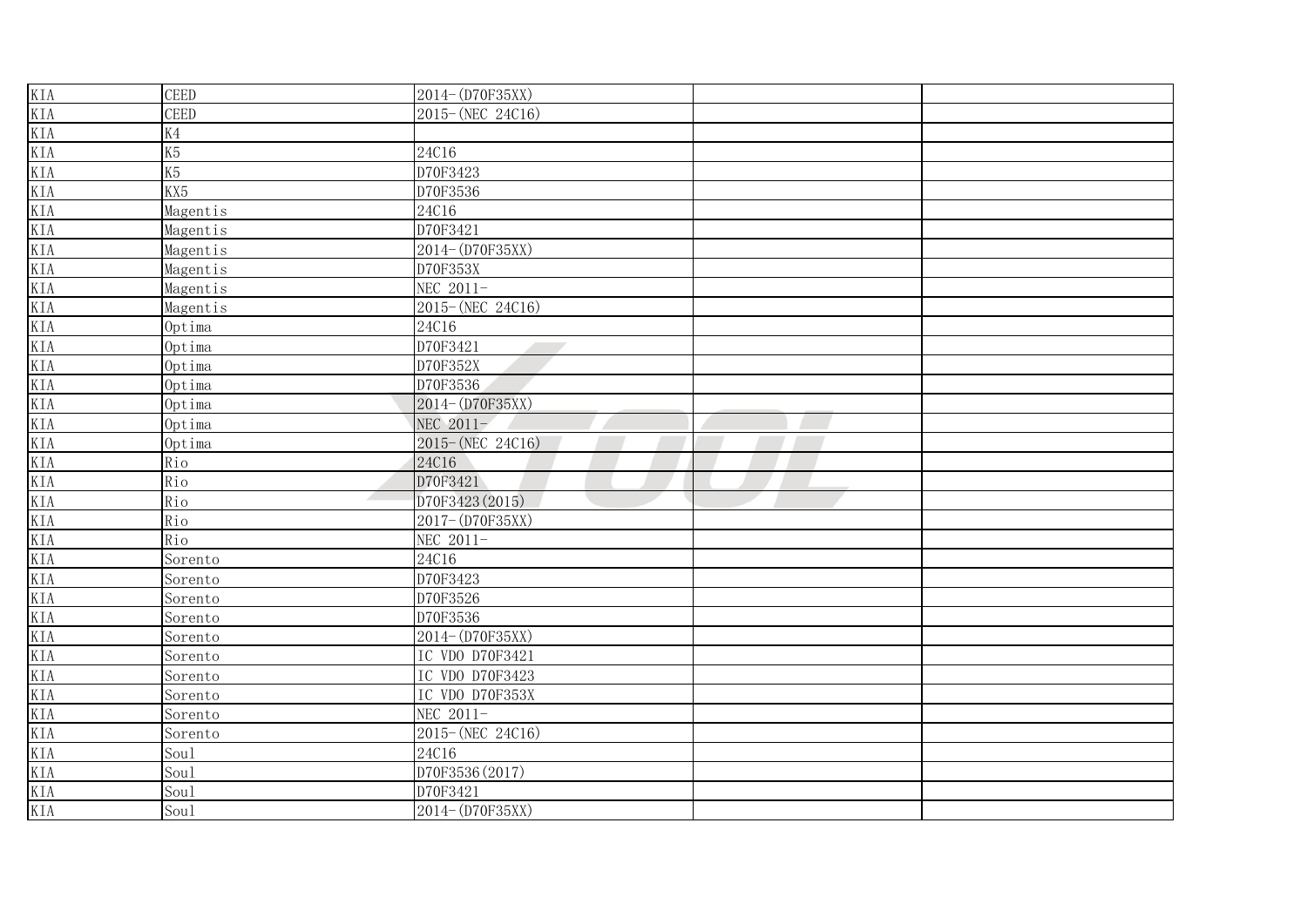| KIA              | Sou1              | NEC 2011-             |       |  |
|------------------|-------------------|-----------------------|-------|--|
| KIA              | Sportage          | 24C16                 |       |  |
| KIA              | Sportage          | D70F3536              |       |  |
| KIA              | Sportage          | $2014 - (D70F35XX)$   |       |  |
| KIA              | Sportage          | NEC 2011-             |       |  |
| KIA              | Sportage          | 2015-(NEC 24C16)      |       |  |
| KIA              | Sportage          | D70F3421              |       |  |
| KIA              | Sportage          | VDO R70F3426          |       |  |
| KIA              | Sportage          | VDO R7F701411         |       |  |
| KIA              | Sportage GT       | D70F3526+25160 (2016) |       |  |
| <b>KIA</b>       | Sportage R        | 24C16                 |       |  |
| KIA              | Sportage R        | D70F3423              |       |  |
| KIA              | Sportage R        | D70F3536              |       |  |
| KIA              | <b>STONIC</b>     | $2017 -$              |       |  |
| KIA              | <b>STONIC</b>     | VDO R7F701412         |       |  |
| KIA              | <b>STINGER</b>    | $2017 -$              |       |  |
| KIA              | <b>STINGER</b>    | VDO R7F701412         |       |  |
| <b>LANDROVER</b> | Discovery 4       | $2010 -$              |       |  |
| <b>LANDROVER</b> | Discovery 4       | $2015 -$              |       |  |
| <b>LANDROVER</b> | Evoque            | $2011 -$              |       |  |
| <b>LANDROVER</b> | Freelander2       | $2013 -$              |       |  |
| <b>LANDROVER</b> | Range Rover       | $2010 -$              |       |  |
| <b>LANDROVER</b> | Range Rover       | 2015 (full LCD)       |       |  |
| <b>LANDROVER</b> | Range Rover Sport | $2010 -$              |       |  |
| <b>LANDROVER</b> | Range Rover Sport | 2014 (full LCD)       |       |  |
| <b>LANDROVER</b> | Range Rover Sport | $2014-$               |       |  |
| <b>LANDROVER</b> | Range Rover Sport | 2017 (full LCD)       |       |  |
| <b>LANDROVER</b> | Range Rover Sport | 2017- (full LCD)      |       |  |
| <b>LANDROVER</b> | Star vein         | 2018                  |       |  |
| MASERATI         | GHIBLI            | $-2018$               | 95160 |  |
| MASERATI         | <b>GHIBLI</b>     | $-2018$               | 95320 |  |
| MASERATI         | GHIBLI            | $2018 -$              | 95160 |  |
| MASERATI         | GHIBLI            | $2018 -$              | 95320 |  |
| MASERATI         | QUARTOPORTE       | $-2018$               | 95160 |  |
| MASERATI         | QUARTOPORTE       | $-2018$               | 95320 |  |
| MASERATI         | QUARTOPORTE       | $2018 -$              | 95160 |  |
| MASERATI         | QUARTOPORTE       | $2018 -$              | 95320 |  |
| MASERATI         | QUARTOPORTE       | 2005-2006             |       |  |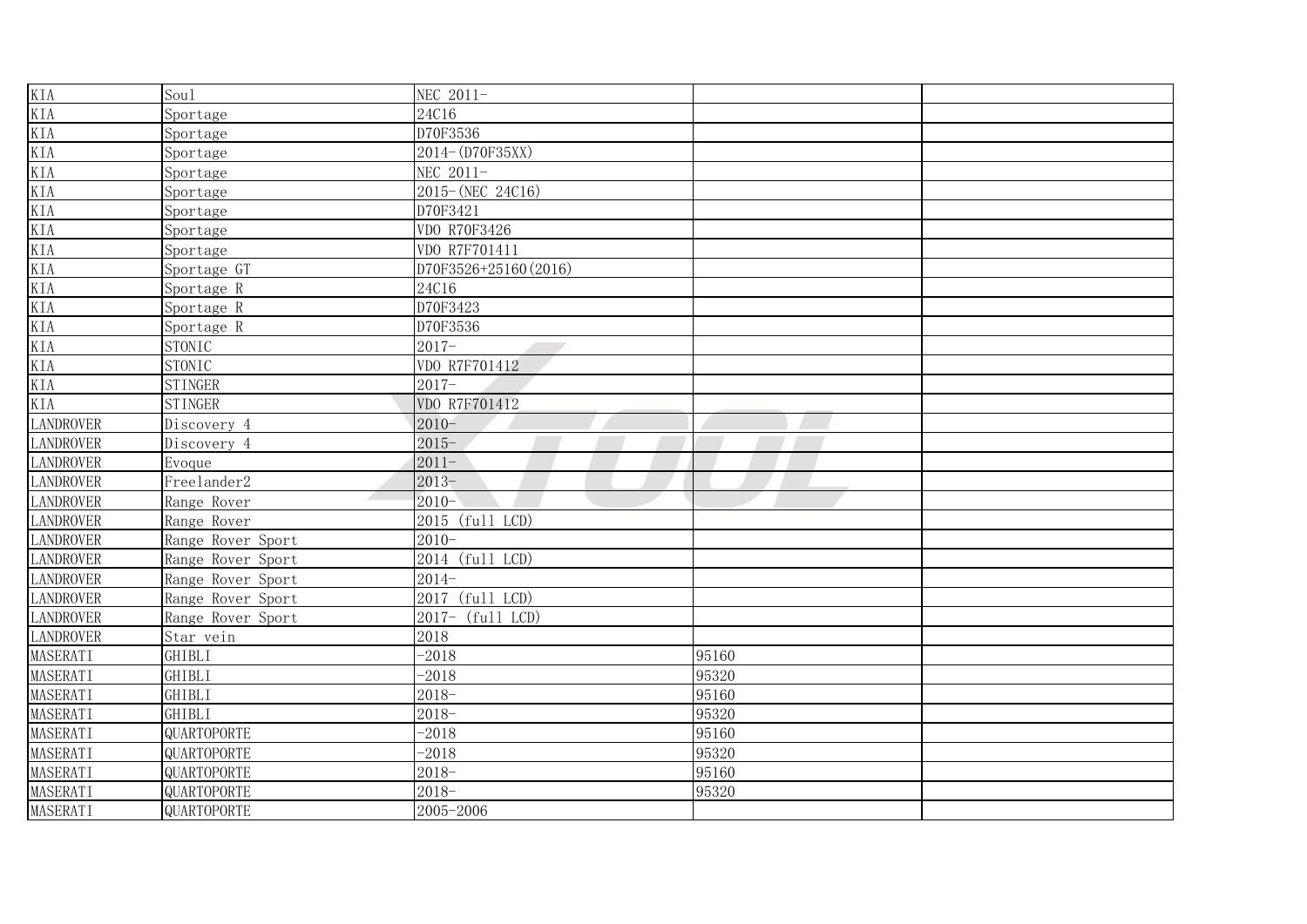| <b>MASERATI</b>   | <b>LEVANTE</b>         | $-2018$                 | 95320              |  |
|-------------------|------------------------|-------------------------|--------------------|--|
| MASERATI          | <b>LEVANTE</b>         | $2018 -$                | 95320              |  |
| <b>MAZDA</b>      | Select by vehicle      | Atenza                  |                    |  |
| <b>MAZDA</b>      | Select by vehicle      | Axela                   |                    |  |
| <b>MAZDA</b>      | Select by vehicle      | <b>BT50</b>             | $2013-$            |  |
| MAZDA             | Select by vehicle      | CX4                     |                    |  |
| <b>MAZDA</b>      | Select by vehicle      | CX <sub>5</sub>         |                    |  |
| <b>MAZDA</b>      | Select by vehicle      | $\overline{\text{CX7}}$ | $2010 -$           |  |
| MAZDA             | Select by vehicle      | CX9                     |                    |  |
| MAZDA             | Select by vehicle      | M2                      |                    |  |
| MAZDA             | Select by vehicle      | M3                      |                    |  |
| <b>MAZDA</b>      | Select by vehicle      | M5                      |                    |  |
| <b>MAZDA</b>      | Select by vehicle      | M <sub>6</sub>          | 2005-2009          |  |
| <b>MAZDA</b>      | Select by vehicle      | M <sub>6</sub>          | 2009-2013 (New M6) |  |
| <b>MAZDA</b>      | Select by vehicle      | M <sub>6</sub>          | $2014-$            |  |
| <b>MAZDA</b>      | Auto Scan (2005-)      |                         |                    |  |
| MG                | MG7 (K Line)           |                         |                    |  |
| MITSUBISHI        | <b>ASX</b>             | <b>70F35XX</b>          |                    |  |
| MITSUBISHI        | <b>ASX</b>             | MB91F223+93C86          |                    |  |
| MITSUBISHI        | <b>ASX</b>             | IC CONTINENTAL D70F3523 |                    |  |
| <b>MITSUBISHI</b> | <b>ASX</b>             | IC CONTINENTAL D70F3529 |                    |  |
| MITSUBISHI        | <b>ASX</b>             | IC NS COLOR             |                    |  |
| MITSUBISHI        | <b>ASX</b>             | IC NS MONO              |                    |  |
| MITSUBISHI        | <b>ECLIPSE CROSS</b>   | IC CONTINENTAL D70F3529 |                    |  |
| MITSUBISHI        | L200                   | $2017 - (MONO)$         |                    |  |
| MITSUBISHI        | L <sub>200</sub>       | 2015- IC NS COLOR       |                    |  |
| MITSUBISHI        | L <sub>200</sub>       | 2015- IC NS MONO        |                    |  |
| MITSUBISHI        | <b>OUTLANDER</b>       | MB91F223+93C86          |                    |  |
| MITSUBISHI        | <b>OUTLANDER</b>       | IC NS COLOR             |                    |  |
| MITSUBISHI        | <b>OUTLANDER</b>       | IC NS MONO              |                    |  |
| MITSUBISHI        | OUTLANDER III          | 70F3425 COLOR           |                    |  |
| MITSUBISHI        | OUTLANDER III          | 70F3425 MONO            |                    |  |
| MITSUBISHI        | <b>OUTLANDER SPORT</b> | 70F35XX                 |                    |  |
| MITSUBISHI        | <b>OUTLANDER SPORT</b> | IC CONTINENTAL D70F3523 |                    |  |
| MITSUBISHI        | <b>OUTLANDER SPORT</b> | IC CONTINENTAL D70F3529 |                    |  |
| MITSUBISHI        | Raider 2005-           |                         |                    |  |
| <b>NISSAN</b>     | Altima                 | 2013                    |                    |  |
| <b>NISSAN</b>     | Altima                 | 2019                    |                    |  |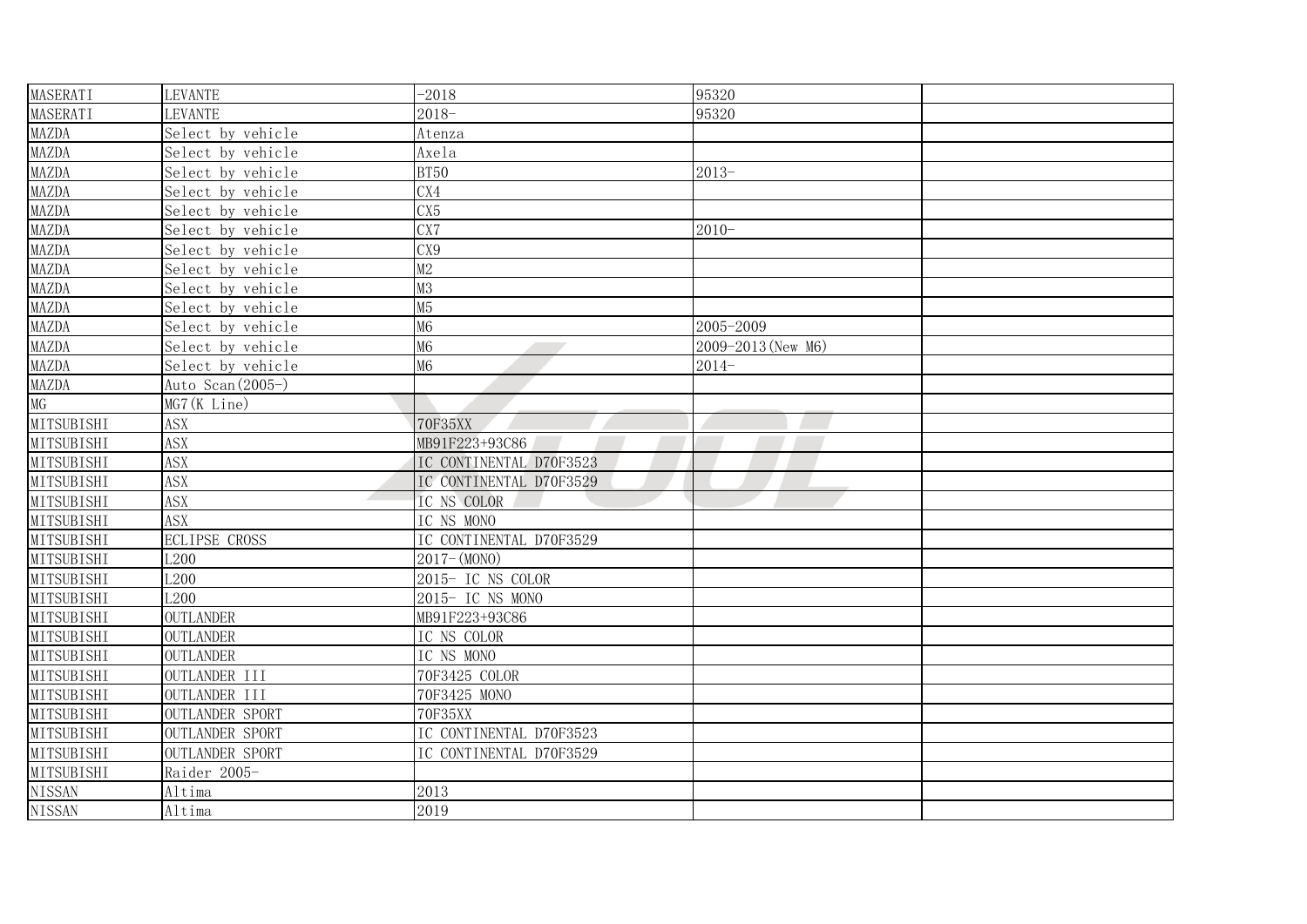| <b>NISSAN</b>      | Pathfinder 2013                      |                 |        |  |
|--------------------|--------------------------------------|-----------------|--------|--|
| <b>NISSAN</b>      | Teana                                | 2013            |        |  |
| <b>NISSAN</b>      | Teana                                | 2019            |        |  |
| OLDSMOBILE         | Alero 1998-                          |                 |        |  |
| OLDSMOBILE         | Aurora 2001-                         |                 |        |  |
| OLDSMOBILE         | Bravada                              |                 |        |  |
| OLDSMOBILE         | Intrigue 1998-                       |                 |        |  |
| OLDSMOBILE         | Oldsmobile 1998-                     |                 |        |  |
| OLDSMOBILE         | Silhouette 2000-                     |                 |        |  |
| <b>OPEL</b>        | Adam                                 | 2012            |        |  |
| <b>OPEL</b>        | Astra                                | 2010            |        |  |
| <b>OPEL</b>        | Astra                                | $\overline{IV}$ |        |  |
| <b>OPEL</b>        | CASCADA                              | 2013            |        |  |
| <b>OPEL</b>        | Combo                                | 2015            |        |  |
| <b>OPEL</b>        | Combo                                | 2011            |        |  |
| <b>OPEL</b>        | CORSE E                              |                 |        |  |
| <b>OPEL</b>        | Insignia                             | 2010            | TYPE 1 |  |
| <b>OPEL</b>        | Insignia                             | 2010            | TYPE 2 |  |
| <b>OPEL</b>        | <b>KARL</b>                          |                 |        |  |
| <b>OPEL</b>        | <b>MOKKA</b>                         |                 |        |  |
| <b>OPEL</b>        | MOVANO <sub>3</sub>                  |                 |        |  |
| <b>OPEL</b>        | VIVARO 2<br>$\overline{\phantom{a}}$ |                 |        |  |
| <b>OPEL</b>        | VIVARO 93C76                         |                 |        |  |
| <b>OPEL</b>        | ZAFIRA C                             |                 |        |  |
| PEUGEOT            | Boxer 2015                           |                 |        |  |
| PONTIAC            | Aztek                                | $2000 -$        |        |  |
| PONTIAC            | Boneville                            | $2001 -$        |        |  |
| PONTIAC            | Firebird                             | 1999-           |        |  |
| <b>PONTIAC</b>     | G <sub>5</sub>                       | 2004-2007       |        |  |
| PONTIAC            | G5                                   | $2008 -$        |        |  |
| PONTIAC            | G <sub>6</sub>                       | 2004-2007       |        |  |
| PONTIAC            | $\overline{G6}$                      | $2008 -$        |        |  |
| PONTIAC            | Grand AM                             | 1998-           |        |  |
| PONTIAC            | Grand Prix                           | 2001-2003       |        |  |
| PONTIAC            | Pursuit                              | 2005-2007       |        |  |
| PONTIAC            | Pursuit                              | $2008 -$        |        |  |
| PONTIAC<br>PONTIAC | Solstice                             |                 |        |  |
|                    | Sunfire                              | $2001 - 2005$   |        |  |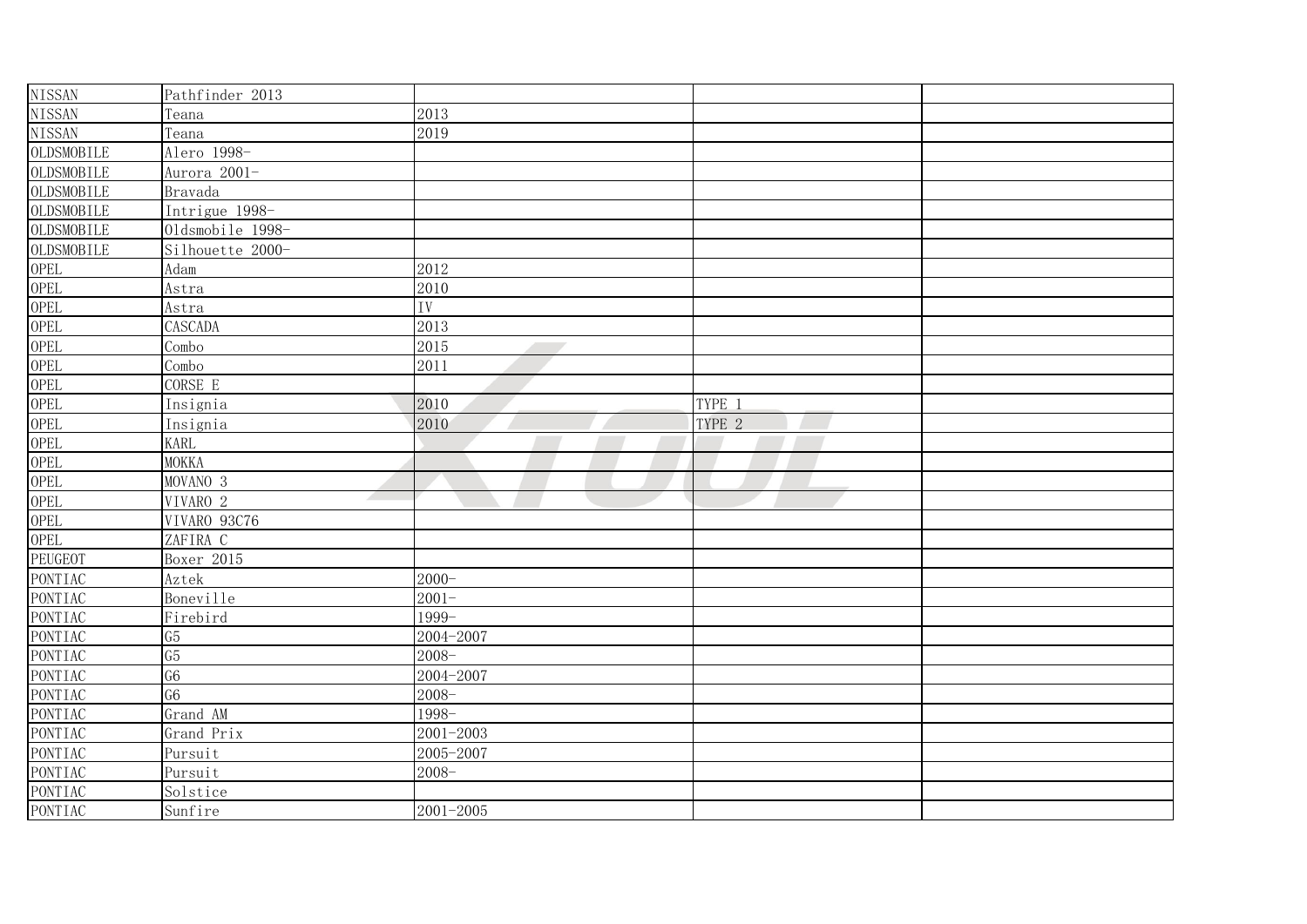| <b>PONTIAC</b>               | Torrent                      | 2006                     |           |  |
|------------------------------|------------------------------|--------------------------|-----------|--|
| PONTIAC                      | Torrent                      | $2007 -$                 |           |  |
| <b>PORSCHE</b>               | 911                          | $2001(8$ months) -2005   |           |  |
| <b>PORSCHE</b>               | 911                          | 2005-2010                |           |  |
| <b>PORSCHE</b>               | 918                          | 2015                     |           |  |
| <b>PORSCHE</b>               | 996                          | $2001(8$ months) $-2005$ |           |  |
| <b>PORSCHE</b>               | 997                          | 2005-2010                |           |  |
| <b>PORSCHE</b>               | Boxster                      | $2001(8$ months) -2005   |           |  |
| <b>PORSCHE</b>               | Boxster                      | 2005-2010                |           |  |
| <b>PORSCHE</b>               | Cayenne                      | $-2009$                  |           |  |
| <b>PORSCHE</b>               | Cayenne                      | $2010 -$                 |           |  |
| <b>PORSCHE</b>               | Cayman                       | 2005-2010                |           |  |
| <b>PORSCHE</b>               | Panamera                     | $2010 -$                 |           |  |
| <b>PROTON</b>                | Previa 2012                  |                          |           |  |
| <b>PROTON</b>                | Preve 2012                   |                          |           |  |
| <b>RENAULT</b>               | Koleos                       |                          |           |  |
| <b>ROEWE</b>                 | 750 (K Line)                 |                          |           |  |
| <b>ROEWE</b>                 | 950                          |                          |           |  |
| <b>SATURN</b>                | Outlook 2007-                |                          |           |  |
| <b>SATURN</b>                | Saturn                       | 908 2001-                |           |  |
| <b>SATURN</b>                | Saturn                       | Aura 2009                |           |  |
| <b>SATURN</b>                | Saturn                       | Relay 2005-              |           |  |
| <b>SATURN</b>                | Saturn                       | Sky 2009                 |           |  |
| <b>SATURN</b>                | Saturn                       | Vue                      | 2003-2007 |  |
| <b>SATURN</b>                | Saturn                       | Vue                      | $2007 -$  |  |
| <b>SEAT</b>                  | NEC+C64 2013 (white)         |                          |           |  |
| <b>SEAT</b>                  | $NEC+24C64$ (Color) (Type 1) |                          |           |  |
| <b>SEAT</b>                  | $NEC+24C64$ (Color) (Type 2) |                          |           |  |
| <b>SEAT</b>                  | Alhambra                     | NEC+24C64 (2014.06-)     |           |  |
| <b>SEAT</b>                  | Altea                        | NEC+24C64 VDO            |           |  |
| <b>SEAT</b>                  | Altea                        | VDO K-Line               |           |  |
| <b>SEAT</b>                  | Ibiza                        | VDO K-Line               |           |  |
|                              | Ibiza                        | 2009 NEC+24C32 VDO       |           |  |
|                              | Ibiza                        | NEC+24C64 VDO            |           |  |
| SEAT<br>SEAT<br>SEAT         | Ibiza                        | MQB (2014.06-)           |           |  |
| SEAT<br>SEAT<br>SEAT<br>SEAT | Leon                         | VDO K-Line               |           |  |
|                              | Leon                         | 2009-2010 NEC+24C32 VDO  |           |  |
|                              | Leon                         | NEC+24C64 VDO            |           |  |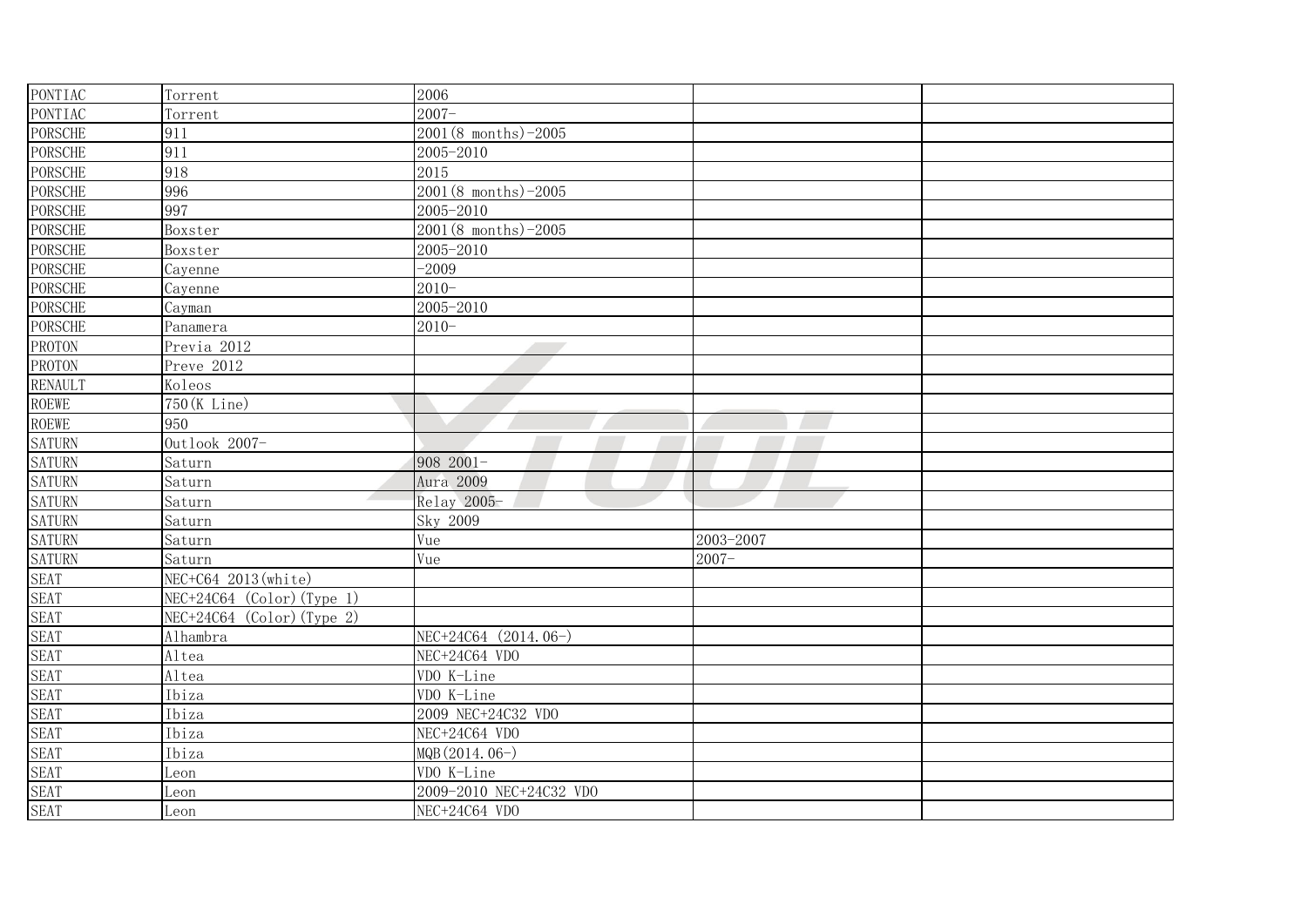| <b>SEAT</b>      | Leon                         | MQB (2014.06-)          |
|------------------|------------------------------|-------------------------|
| <b>SEAT</b>      | Toledo                       | MQB (2014.06-)          |
| <b>SEAT</b>      | Other model (K-Line)         |                         |
| <b>SKODA</b>     | NEC+C64 2013(white)          |                         |
| <b>SKODA</b>     | $NEC+24C64$ (Color) (Type 1) |                         |
| <b>SKODA</b>     | $NEC+24C64$ (Color) (Type 2) |                         |
| <b>SKODA</b>     | NEC+35XX                     |                         |
| <b>SKODA</b>     | 2007- CDC32XX                |                         |
| <b>SKODA</b>     | Fabia                        | VDO K-Line              |
| <b>SKODA</b>     | Fabia                        | 2007- NEC+24C32 VDO     |
| <b>SKODA</b>     | Fabia                        | NEC+24C64 VDO           |
| <b>SKODA</b>     | Fabia                        | NEC+C64 2013 (white)    |
| <b>SKODA</b>     | Fabia                        | 2013-2015 NEC+35XX      |
| <b>SKODA</b>     | Fabia                        | MQB (2014.06-)          |
| <b>SKODA</b>     | Laura                        | 2010 NEC+24C32 VDO      |
| <b>SKODA</b>     | Octavia                      | VDO K-Line              |
| <b>SKODA</b>     | Octavia                      | 2007- CDC32XX           |
| <b>SKODA</b>     | Octavia                      | 2009-2010 NEC+24C32 VDO |
| <b>SKODA</b>     | Octavia                      | NEC+24C64 VDO           |
| <b>SKODA</b>     | Octavia                      | NEC+C64 2013 (white)    |
| <b>SKODA</b>     | Octavia                      | MQB (2014.06-)          |
| <b>SKODA</b>     | Rapid                        | 2013-2015 NEC+35XX      |
| <b>SKODA</b>     | Rapid                        | MQB (2014.06-)          |
| <b>SKODA</b>     | Rapid                        | VDO K-Line              |
| <b>SKODA</b>     | Superb                       | VDO K-Line              |
| <b>SKODA</b>     | Superb                       | 2009 NEC+24C32 VDO      |
| <b>SKODA</b>     | Superb                       | NEC+24C64 VDO           |
| <b>SKODA</b>     | Superb                       | NEC+C64 2013 (white)    |
| <b>SKODA</b>     | Superb                       | MQB (2014.06-)          |
| <b>SKODA</b>     | Superb                       | VDO K-Line              |
| <b>SKODA</b>     | Yeti                         | NEC+24C64 VDO           |
| <b>SKODA</b>     | Yeti                         | NEC+C64 2013 (white)    |
| <b>SKODA</b>     | Yeti                         | NEC+24C64 (2014.06-)    |
| <b>SKODA</b>     | Other model (K-Line)         |                         |
| <b>SMART</b>     | <b>BR451</b>                 |                         |
| <b>SMART</b>     | <b>BR453</b>                 | $2016 -$                |
| SSANGYONG        | Actyon                       | 24C16                   |
| <b>SSANGYONG</b> | Actyon                       | D70F342X                |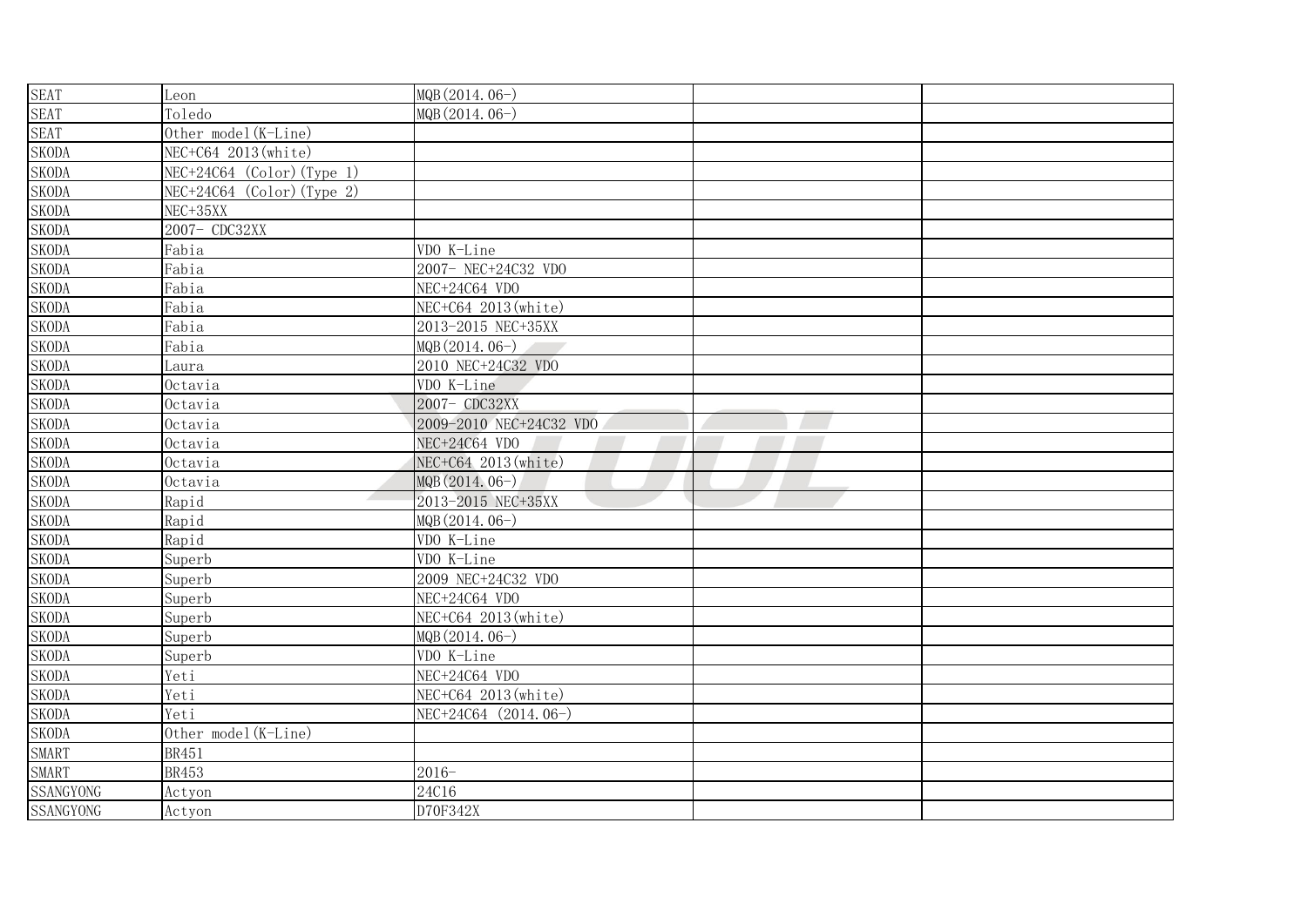| <b>SSANGYONG</b>                                                     | Actyon                 | D70F352X                     |        |  |
|----------------------------------------------------------------------|------------------------|------------------------------|--------|--|
| <b>SSANGYONG</b>                                                     | Actyon                 | NEC 2011-                    |        |  |
| SSANGYONG                                                            | <b>KORANDO</b>         | NEC 2011-                    |        |  |
| <b>SSANGYONG</b>                                                     | <b>REXTON</b>          | 2018 (VDO R7F701412)         |        |  |
| <b>SSANGYONG</b>                                                     | TIVOLI                 | D70F352X                     |        |  |
| <b>SUBARU</b>                                                        | Legacy 2016 D70F3529   |                              |        |  |
| <b>SUBARU</b>                                                        | Outback D70F3529       |                              |        |  |
| <b>SUZUKI</b>                                                        | Assender               | $2002 -$                     |        |  |
| <b>SUZUKI</b>                                                        | Grand Vitara           | Type 1 D70F3421              |        |  |
| <b>SUZUKI</b>                                                        | Grand Vitara           | Type 2 D70F3422              |        |  |
| <b>SUZUKI</b>                                                        | Kizashi D70F3422       |                              |        |  |
| <b>SUZUKI</b>                                                        | Swift 24C16+D70F3421   |                              |        |  |
| <b>SUZUKI</b>                                                        | SX4 2013               |                              |        |  |
| <b>SUZUKI</b>                                                        | XL7 06-10              |                              |        |  |
| <b>TOYOTA</b>                                                        | Camry                  | 2018 (R7F701406)             |        |  |
| <b>TOYOTA</b>                                                        | $CH-R$                 | D70F35XX                     |        |  |
| TRUMPCHI                                                             | GM8 (35XX)             |                              |        |  |
| TRUMPCHI                                                             | GS7<br>(35XX)          |                              |        |  |
| TRUMPCHI                                                             | GS8<br>(35XX)          |                              |        |  |
| <b>VOLVO</b>                                                         | <b>S80</b>             | 2007-2010                    | Type 1 |  |
| <b>VOLVO</b>                                                         | <b>S80</b>             | 2007-2010                    | Type 2 |  |
| <b>VOLVO</b>                                                         | <b>XC60</b>            | 2007-2010                    | Type 1 |  |
| <b>VOLVO</b>                                                         | <b>XC60</b>            | 2007-2010                    | Type 2 |  |
| <b>VOLVO</b>                                                         | XC70                   | 2007-2010                    | Type 1 |  |
| <b>VOLVO</b>                                                         | XC70                   | 2007-2010                    | Type 2 |  |
|                                                                      | Bora                   | VDO K-Line                   |        |  |
|                                                                      | Bora                   | 2009- NEC+24C32 VDO          |        |  |
|                                                                      | Bora                   | 2013 JC                      |        |  |
|                                                                      | Bora                   | 2014-2015 NEC+35XX           |        |  |
|                                                                      | Beetle                 | VDO K-Line                   |        |  |
|                                                                      | Beetle                 | NEC+95320 MM                 |        |  |
|                                                                      | Caddy                  | $-2008$ CDC32XX              |        |  |
| VW<br>VW<br>VW<br>VW<br>VW<br>VW<br>VW<br>VW<br>VW<br>VW<br>VW<br>VW | Caddy                  | 2008- CDC32XX                |        |  |
|                                                                      | Caddy                  | NEC+24C64 2013(white)        |        |  |
|                                                                      | Caddy                  | $NEC+24C64$ (Color) (Type 1) |        |  |
|                                                                      | Caddy                  | $NEC+24C64$ (Color) (Type 2) |        |  |
|                                                                      | Caddy                  | NEC+24C64 (2014.06-)         |        |  |
|                                                                      | $\overline{\text{CC}}$ | $NEC+24C32$ VDO              |        |  |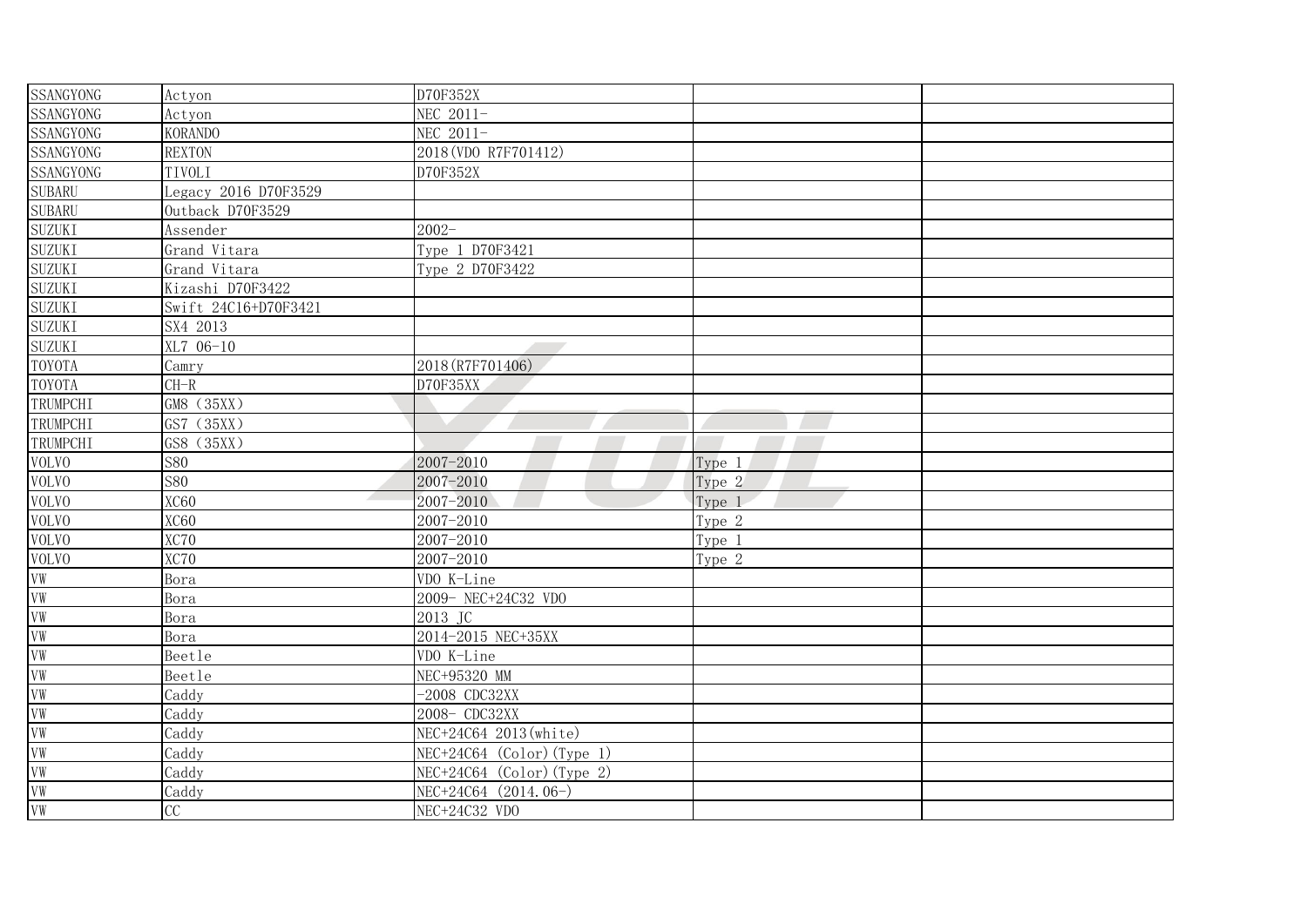| VW         | CC               | NEC+24C64 VDO                |  |
|------------|------------------|------------------------------|--|
| VW         | CC               | NEC+24C64 2013 (white)       |  |
| VW         | CC               | $NEC+24C64$ (Color) (Type 1) |  |
| VW         | CC               | $NEC+24C64$ (Color) (Type 2) |  |
| VW         | CC               | NEC+24C64 (2014.06-)         |  |
| VW         | CDC 2007-        |                              |  |
| VW         | Cross Lavida     | 2013-2015 NEC+35XX           |  |
| VW         | <b>EOS</b>       | 2008 CDC32XX                 |  |
| VW         | <b>EOS</b>       | 2008- NEC+24C32 VDO          |  |
| VW         | <b>EOS</b>       | NEC+24C64 VDO                |  |
| VW         | <b>EOS</b>       | NEC+24C64 (2014.06-)         |  |
| VW         | Golf             | VDO K-Line                   |  |
| ${\it VW}$ | Golf             | NEC+95320 MM                 |  |
| VW         | Golf             | 9S12XHZ512                   |  |
| VW         | Golf             | NEC+24C32 VDO                |  |
| VW         | Golf             | NEC+24C64 VDO                |  |
| VW         | Golf             | NEC+24C64 2013 (white)       |  |
| VW         | Golf             | $NEC+24C64$ (Color) (Type 1) |  |
| VW         | Golf             | $NEC+24C64$ (Color) (Type 2) |  |
| VW         | Golf             | NEC+24C64 (2014.06-)         |  |
| VW         | Golf             | GOLF5 2007- CDC32XX          |  |
| VW         | Golf             | GOLF7 MQB (2014.06-)         |  |
| VW         | Gran Lavida      | 2013-2015 NEC+35XX           |  |
| VW         | GTI              | NEC+24C64 VDO                |  |
| VW         | GTI              | NEC+24C64 2013 (white)       |  |
| VW         | GTI              | $NEC+24C64$ (Color) (Type 1) |  |
| VW         | GTI              | $NEC+24C64$ (Color) (Type 2) |  |
| ${\tt VW}$ | Jetta            | 2006-2010 K-Line             |  |
| VW         | Jetta            | 9S12XHZ512                   |  |
| ${\rm VW}$ | Jetta            | 2013 JC                      |  |
| ${\rm VW}$ | Jetta            | 2014-2015 NEC+35XX           |  |
| VW         | Jetta            | NEC+24C64 (2014.06-)         |  |
| VW         | Lamando          | MQB (2014.06)                |  |
| VW         | Lavida (-2016)   | NEC+24C08 (IMM03.5)          |  |
| VW         | Lavida (-2017)   | NEC+95320 MM                 |  |
| VW         | Lavida (-2018)   | 2010 NEC+24C32 VDO           |  |
| VW         | Lavida $(-2019)$ | NEC+24C64 VDO                |  |
| VW         | Lavida $(-2020)$ | 2013-2015 NEC+35XX           |  |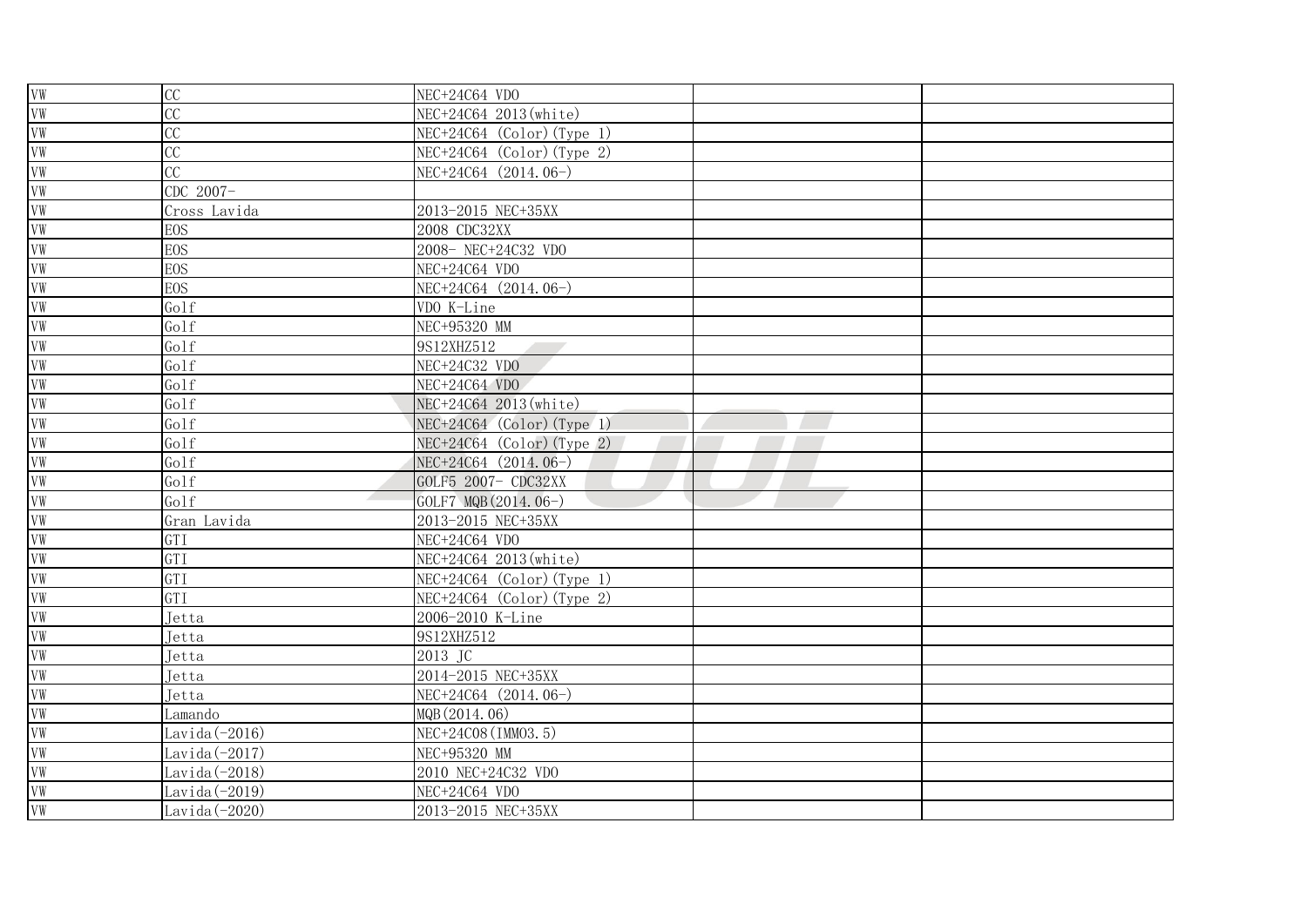| ${\it VW}$ | Lavida $(-2021)$ | NEC+24C64 (2014年6月后)         |            |           |  |
|------------|------------------|------------------------------|------------|-----------|--|
| VW         | Magotan          | 2007-2010 CDC32XX            |            |           |  |
| ${\rm VW}$ | Magotan          | NEC+24C64 VDO                |            |           |  |
| VW         | Magotan          | NEC+24C64 2013(white)        |            |           |  |
| VW         | Magotan          | $NEC+24C64$ (Color) (Type 1) |            |           |  |
| VW         | Magotan          | $NEC+24C64$ (Color) (Type 2) |            |           |  |
| VW         | Magotan          | NEC+24C64 (2014.06-)         |            |           |  |
| VW         | Passart          | VDO K-Line                   | Passart B5 | $-2001$   |  |
| VW         | Passart          | VDO K-Line                   | Passart B5 | $2001 -$  |  |
| VW         | Passart          | VDO K-Line                   | Passart    | $-2006$   |  |
| VW         | Passart          | VDO K-Line                   | Passart    | 2007-2008 |  |
| VW         | Passart          | VDO K-Line                   | Passart    | $2008 -$  |  |
| VW         | Passart          | NEC+24C32 VDO                |            |           |  |
| VW         | Passart          | NEC+24C64 VDO                |            |           |  |
| VW         | Passart          | NEC+24C64 2013 (white)       |            |           |  |
| VW         | Passart          | $NEC+24C64$ (Color) (Type 1) |            |           |  |
| VW         | Passart          | $NEC+24C64$ (Color) (Type 2) |            |           |  |
| VW         | Passart          | NEC+24C64 (2014.06-)         |            |           |  |
| VW         | Passart          | B8 MQB (2014.06-)            |            |           |  |
| VW         | Phaeton          | 2003-2007                    |            |           |  |
| VW         | Phaeton          | 2008-2013                    |            |           |  |
| VW         | Polo             | VDO K-Line                   |            |           |  |
| VW         | Polo             | 2010 NEC+24C32 VDO           |            |           |  |
| VW         | Polo             | NEC+24C64 VDO                |            |           |  |
| VW         | Polo             | NEC+95320 MM                 |            |           |  |
| VW         | Polo             | NEC+24C64 2013 (white)       |            |           |  |
| ${\tt VW}$ | Polo             | 2013-2015 NEC+35XX           |            |           |  |
| ${\rm VW}$ | Polo             | MQB (2014.06-)               |            |           |  |
| VW         | Routan (MPV)     | $2008 -$                     |            |           |  |
| VW         | Routan (MPV)     | $2011 -$                     |            |           |  |
| VW         | Sagitar          | 2007-2010 CDC32XX (IMM03.5)  |            |           |  |
| VW         | Sagitar          | NEC+24C64 VDO                |            |           |  |
| VW         | Sagitar          | NEC+24C64 2013(white)        |            |           |  |
| VW         | Sagitar          | $NEC+24C64$ (Color) (Type 1) |            |           |  |
| ${\tt VW}$ | Sagitar          | $NEC+24C64$ (Color) (Type 2) |            |           |  |
| VW         | Sagitar          | NEC+24C64 (2014.06-)         |            |           |  |
| VW         | Santana          | 2013-2015 NEC+35XX           |            |           |  |
| VW         | Scirocco         | 2008- CDC32XX                |            |           |  |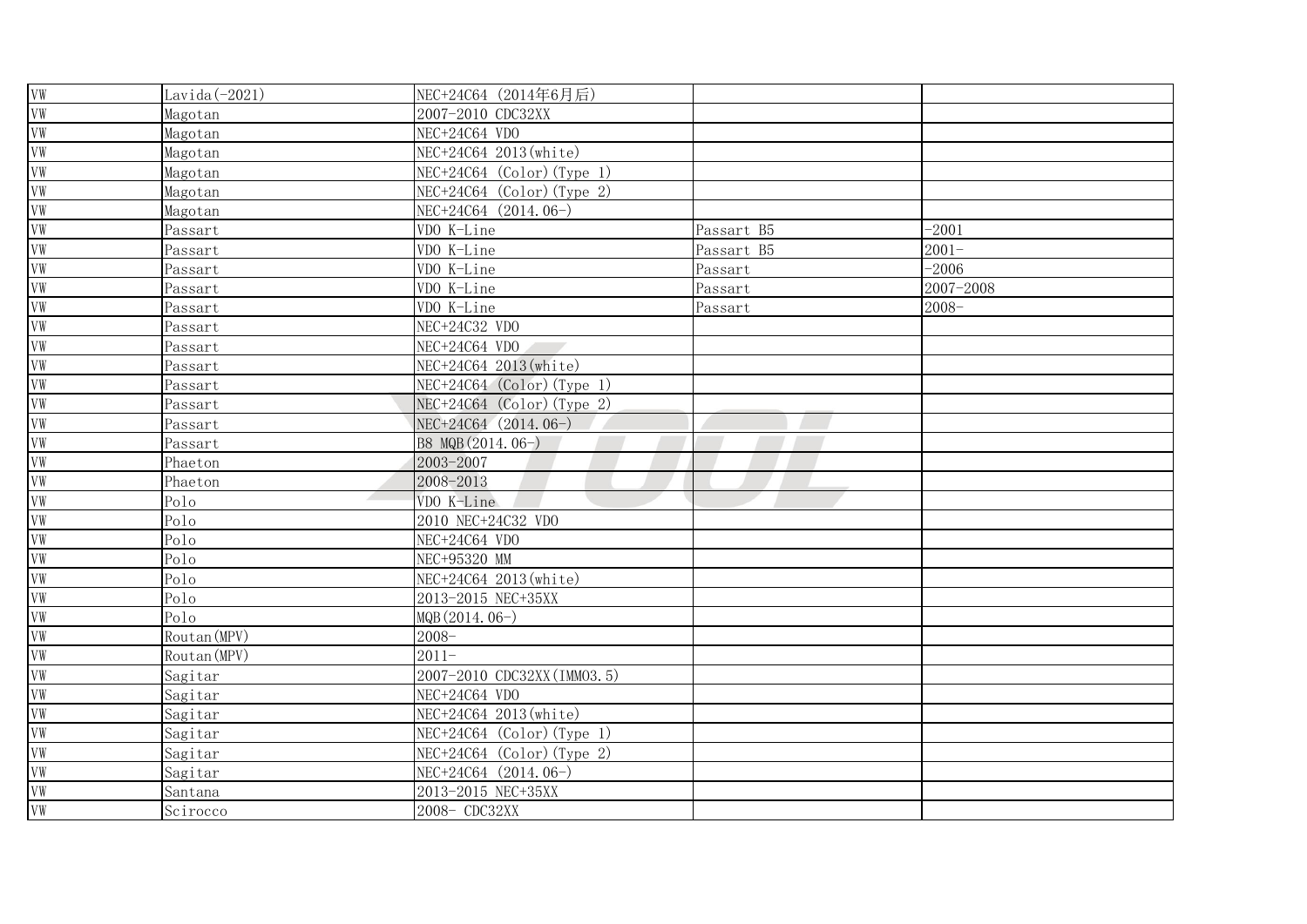| VW         | Scirocco            | 2008- NEC+24C32 VDO          |  |
|------------|---------------------|------------------------------|--|
| VW         | Scirocco            | NEC+24C64 VDO                |  |
| ${\rm VW}$ | Scirocco            | NEC+24C64_2013(white)        |  |
| VW         | Scirocco            | $NEC+24C64$ (Color) (Type 1) |  |
| VW         | Scirocco            | $NEC+24C64$ (Color) (Type 2) |  |
| VW         | Scirocco            | NEC+24C64 (2014.06-)         |  |
| VW         | Sharan              | VDO K-Line                   |  |
| VW         | Sharan              | NEC+24C64 VDO                |  |
| VW         | Sharan              | NEC+24C64 2013(white)        |  |
| VW         | Sharan              | $NEC+24C64$ (Color) (Type 1) |  |
| VW         | Sharan              | $NEC+24C64$ (Color) (Type 2) |  |
| VW         | Sharan              | NEC+24C64 (2014.06-)         |  |
| VW         | T <sub>5</sub>      | VDO K-Line                   |  |
| VW         | T <sub>5</sub>      | NEC+24C64 2013(white)        |  |
| VW         | T5                  | $NEC+24C64$ (Color) (Type 1) |  |
| VW         | T <sub>5</sub>      | $NEC+24C64$ (Color) (Type 2) |  |
| VW         | T5                  | NEC+24C64 (2014.06-)         |  |
| VW         | T <sub>6</sub>      | NEC+24C64 (2014.06-)         |  |
| VW         | $T$ iguan $(-2014)$ | 2008- CDC32XX                |  |
| VW         | Tiguan $(-2014)$    | 2008- NEC+24C32 VDO          |  |
| VW         | $T$ iguan $(-2014)$ | NEC+24C64 VDO                |  |
| VW         | Tiguan $(-2014)$    | 9S12XHZ512                   |  |
| VW         | Tiguan $(-2014)$    | NEC+95320 MM                 |  |
| VW         | Tiguan $(-2014)$    | NEC+24C64 2013 (white)       |  |
| VW         | $T$ iguan $(-2014)$ | $NEC+24C64$ (Color) (Type 1) |  |
| VW         | $T$ iguan $(-2014)$ | $NEC+24C64$ (Color) (Type 2) |  |
| ${\rm VW}$ | Tiguan $(-2014)$    | NEC+24C64 (2014.06-)         |  |
| ${\rm VW}$ | Tiguan $(-2014)$    | MQB (2014.06-)               |  |
| VW         | Touareg             | 2003-2007                    |  |
| VW         | Touareg             | 2008-2010                    |  |
| VW         | Touran              | 2006- CDC32XX                |  |
| VW         | Touran              | NEC+24C64 VDO                |  |
| VW         | ſouran              | NEC+24C64 2013(white)        |  |
| VW         | Touran              | $NEC+24C64$ (Color) (Type 1) |  |
| ${\tt VW}$ | Touran              | NEC+24C64 (Color) (Type 2)   |  |
| VW         | Touran              | NEC+24C64 (2014.06-)         |  |
| VW         | Touran              | MQB (2014.06-)               |  |
| VW         | Transporter         | 2010 NEC+24C32 VDO           |  |